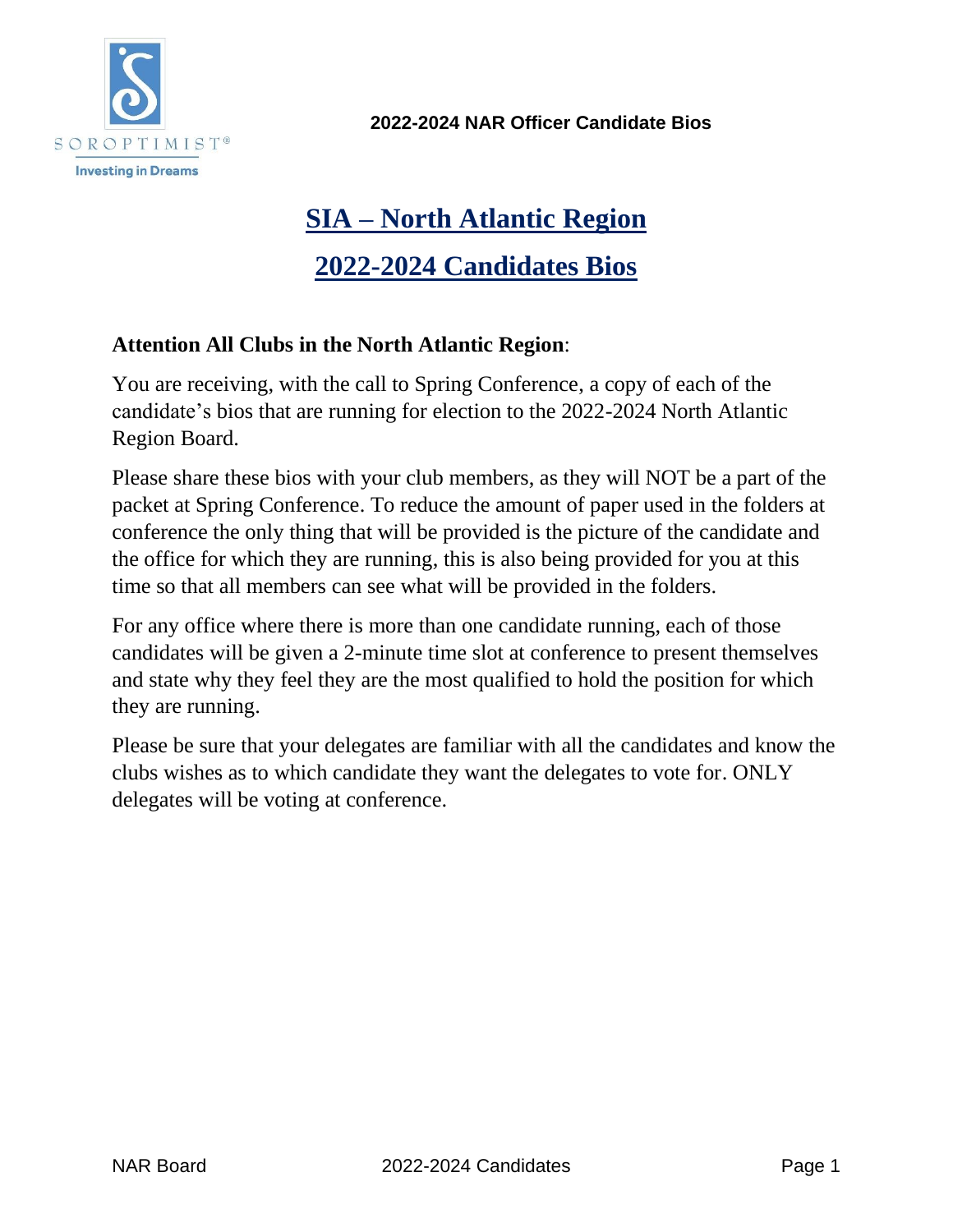### **SIA NORTH ATLANTIC REGION CANDIDATE 2022-2024**

| For Office of:                                   | Governor                                        | <b>North Atlantic Region</b> |
|--------------------------------------------------|-------------------------------------------------|------------------------------|
| <b>Member Name:</b>                              | Patricia J. Hall-Yuengling                      |                              |
| <b>Soroptimist Club Name:</b>                    | <b>Phoenixville</b>                             |                              |
| <b>Business</b><br><b>Name/Profession:</b>       | <b>Main Line Healthcare, Physicians Network</b> |                              |
| <b>Job Title:</b><br>$\sim$ $\sim$ $\sim$ $\sim$ | <b>Office Coordinator, Safety Coach</b>         |                              |

#### **Soroptimist Experience**

| <b>Federation:</b> | <b>Attended Conventions:</b>                                                                                                                                                                                                                                                                                                                                                                                                                                                                                                                                                                                                                                   |
|--------------------|----------------------------------------------------------------------------------------------------------------------------------------------------------------------------------------------------------------------------------------------------------------------------------------------------------------------------------------------------------------------------------------------------------------------------------------------------------------------------------------------------------------------------------------------------------------------------------------------------------------------------------------------------------------|
|                    | Orlando, Florida<br>Philadelphia, Pennsylvania                                                                                                                                                                                                                                                                                                                                                                                                                                                                                                                                                                                                                 |
| <b>Region</b>      | <b>Attended Region Conferences:</b><br>Cranberry Township, Pennsylvania<br>Cape May, New Jersey<br>Valley Forge, Pennsylvania<br>Saratoga, New York<br>Gettysburg, Pennsylvania<br>Albany, New York<br>Penn State, Pennsylvania<br>Harrisburg, Pennsylvania<br>Dover, Delaware<br><b>Positions held for NAR:</b><br>Co-Administrative Officer<br>District III Director<br>Region Membership Chair<br>District III Vice Chair Membership Chair<br>District III Vice Chair Live Your<br><b>Dream NAR Secretary</b><br><b>Leadership Seminars:</b><br>Planned our 2018 and 2019 SOAR, Summer Leadership Events<br>Attendance at all since we started holding them |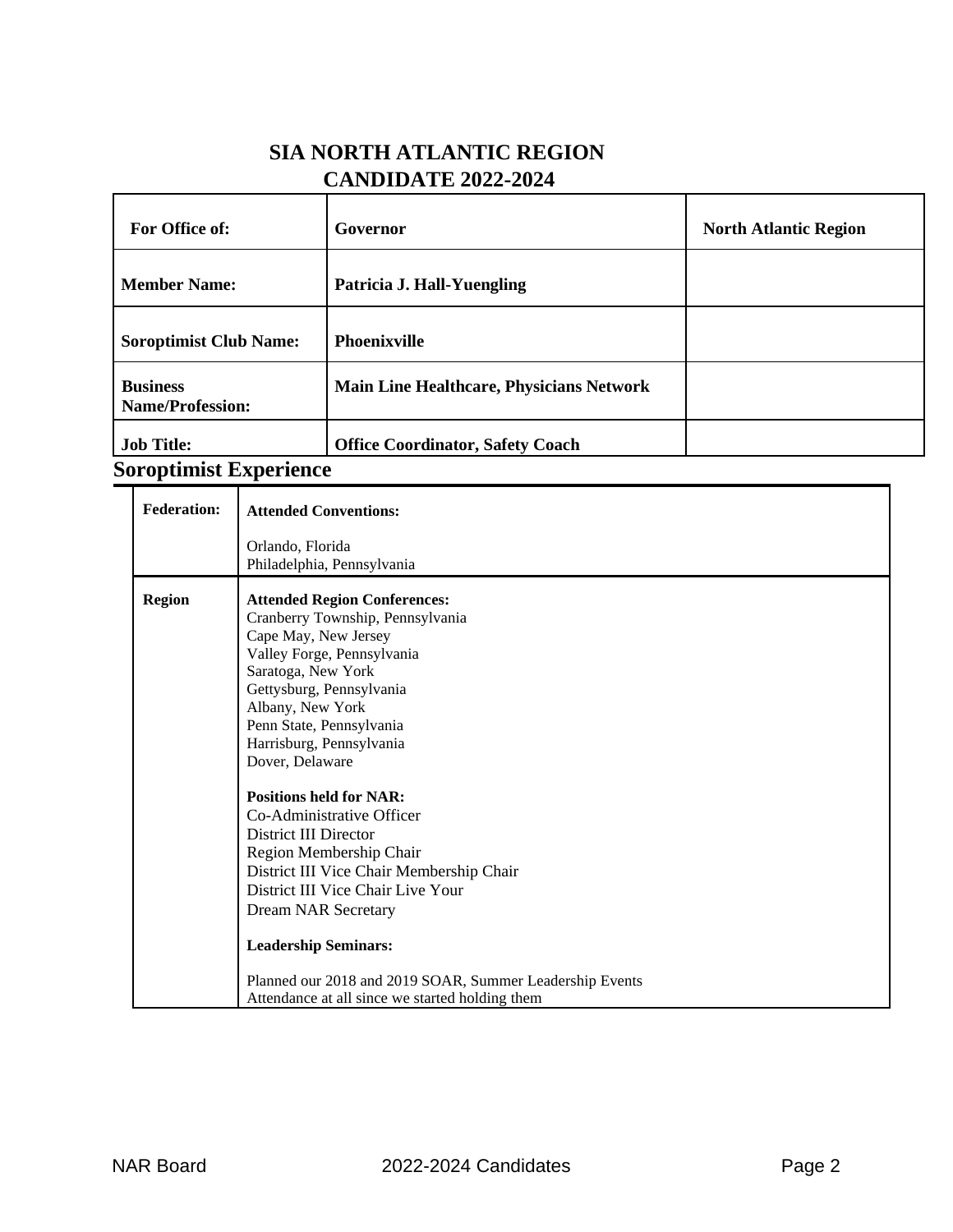| District: | <b>Attend all Fall District Meetings:</b> |
|-----------|-------------------------------------------|
|           | <b>SI SUN</b>                             |
|           | SI Fulton Montgomery                      |
|           | SI Fayette                                |
|           | SI Phoenixville                           |
|           | SI Montour County                         |
|           | SI Cumberland County                      |
|           | SI Pottstown                              |
|           | SI Butler County                          |
|           | SI Central Jersey Coast                   |
|           | SI Cape May                               |
|           | SI Pottstown                              |
| Local:    | <b>Committee Chair for:</b>               |
|           | 2017-2019 SI Phoenixville Peace Garden    |
|           | 2016 SI Phoenixville Fashion Show         |
|           | Halloween Parade                          |
|           | 2015 SI Phoenixville Fashion Show         |
|           | Violet Richardson Award                   |
|           | <b>Past Positions:</b>                    |
|           | Past Club President                       |
|           | Membership Chair                          |
|           | Secretary                                 |

### **List Current Community And Other Activities:**

Volunteer with Phoenixville Citizen Advocacy Chester County Chapter Daughters of the American Revolution CCDAR Past Regent 1996-1997

#### *Honors/Recognitions:*

Laurel Society Member since August 2017 Phoenixville Community Health Foundation - 2014 Champion of the Community Phoenixville Area Violence Prevention Network - 2006 Peacemaker Award

#### **The above information will be published in the Call to Spring Conference. Please provide the following information for the North Atlantic Region's records.**

**Home Address: Business Name & Address:** P.O. Box 56 Valley Forge, PA 19481

**Telephone:** 484-431-1901 **Business Telephone and Email:** [pattiyuengling@gmail.com](mailto:pattiyuengling@gmail.com)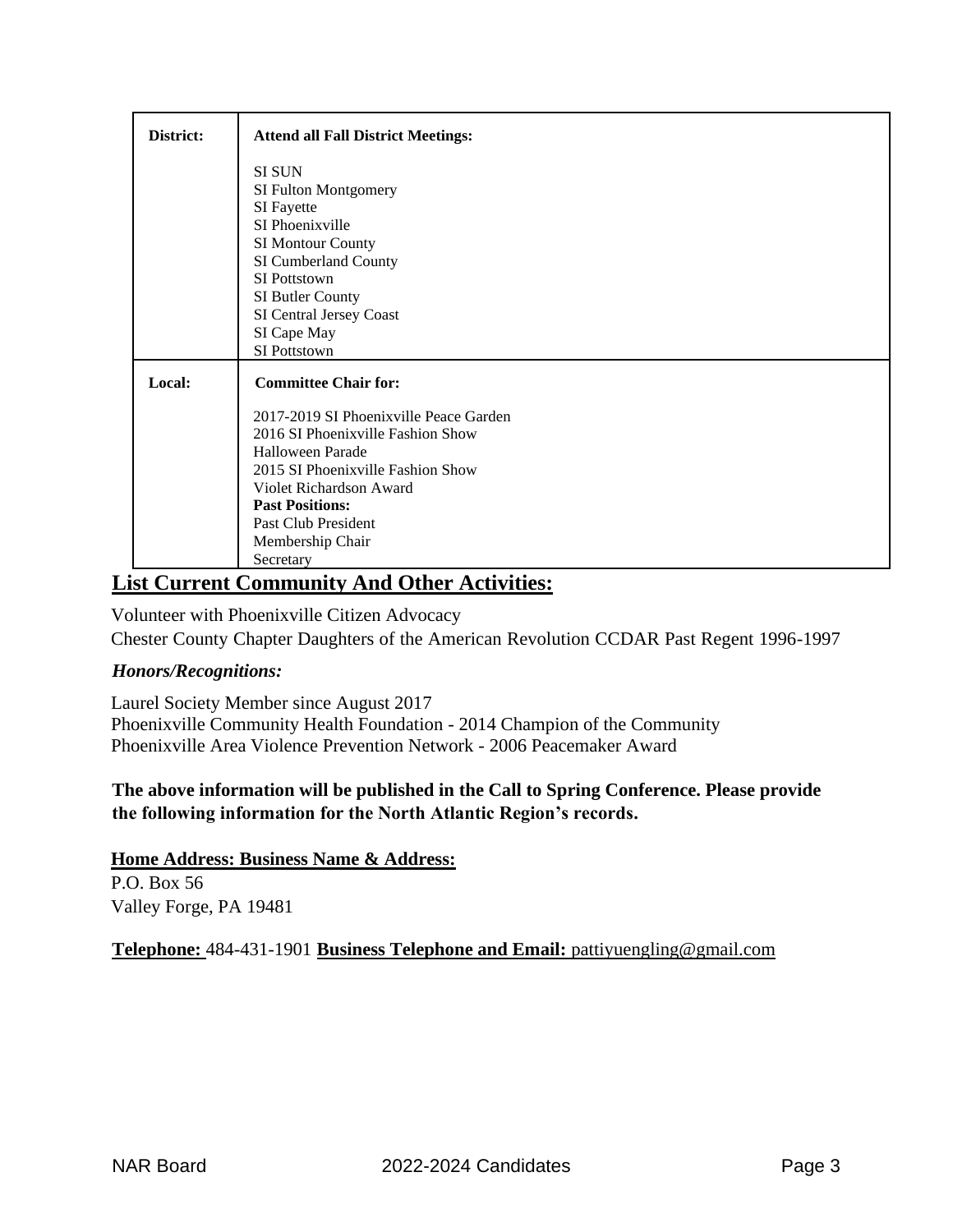

#### **Paragraph explaining: Why Position Being Sought:**

I have a strong desire to apply for the position of the North Atlantic Region Governor. I believe that my experience as Co-Administrative Officer has provided essential lessons that I will carry forward as your next Governor. The friendships and support I share with our members are invaluable. I have a very determined focus for our Region over the next biennium regarding Education, sustainable Membership, Growth and Communication. I personally understand the power of one, the impact one person can make that creates a ripple and is carried far and wide. I foresee a tidal wave of coming, one that we all will ride into our brilliant future, together. I will continue to be a strong

leader in supporting our region and would be humbled to serve as your Governor.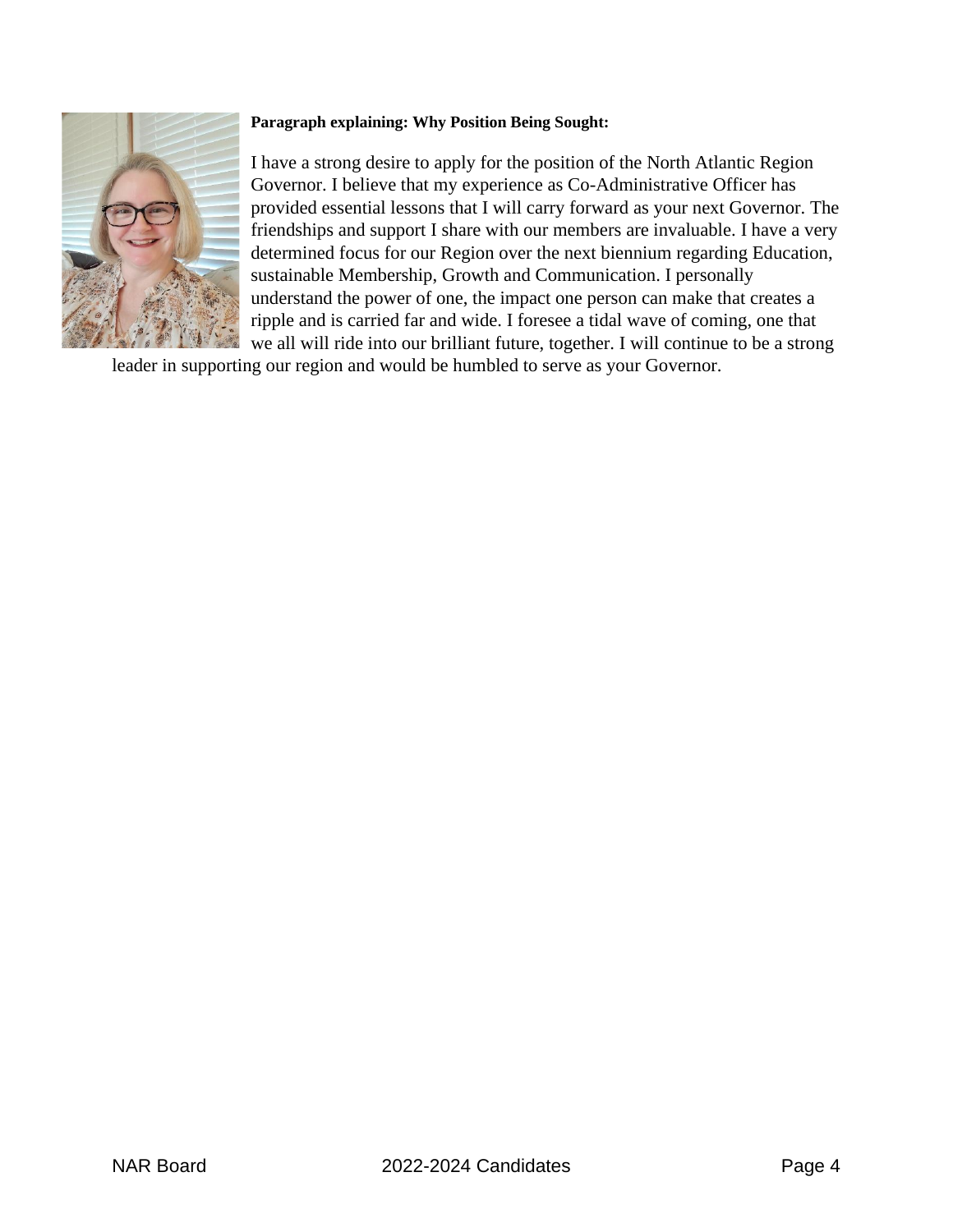### **FOR Governor-Elect: SIA NORTH ATLANTIC REGION CANDIDATE 2022-2024**

| For Office of:                   | Governor-Elect                            | <b>North Atlantic Region</b> |
|----------------------------------|-------------------------------------------|------------------------------|
| <b>Member Name:</b>              | Elizabeth W."Beth" Peterson               |                              |
| <b>Soroptimist Club Name:</b>    | District 5 Connecticut Shoreline          |                              |
| <b>Business Name/Profession:</b> | Elizabeth W. Peterson/Electrical Engineer |                              |
| <b>Job Title:</b>                | Electrical Systems Engineering Specialist |                              |

# **Soroptimist Experience**

| <b>Federation:</b> | <b>Attended Convention:</b>                                                                                                                          |
|--------------------|------------------------------------------------------------------------------------------------------------------------------------------------------|
|                    | 2019 SI Convention – Kuala Lumpur, Malaysia<br>٠                                                                                                     |
|                    | 2019 Governor's Round Table - Montreal, Canada<br>$\bullet$                                                                                          |
|                    | 2019-2021Member of NAR/ NER Merger Task Force - Developed interim<br>$\bullet$<br>governance structure, transitional by-laws and multi-year budgets  |
|                    | 2021 United Nations Commission for the Status of Women (CSW65) official<br>$\bullet$<br>Advocate focusing on gender equality and digital citizenship |
| <b>Region:</b>     | <b>Attended Region Conferences:</b>                                                                                                                  |
|                    | 2019-2021 NAR Spring<br>$\bullet$                                                                                                                    |
|                    | <b>Conference</b>                                                                                                                                    |
|                    | 2017-2020 NER Spring<br>$\bullet$                                                                                                                    |
|                    | Conference                                                                                                                                           |
|                    | <b>Position held for NAR:</b>                                                                                                                        |
|                    | 2020-2022 NAR Co-Administrative Officer<br>$\bullet$                                                                                                 |
|                    | 2020 Policies and Procedures Committee Co-Chair for melding merged<br>$\bullet$<br>regions                                                           |
|                    | PnP Positions held for NER: 2018-2020 Governor-Elect, 2016-2018<br>$\bullet$                                                                         |
|                    | <b>Conference Chair</b>                                                                                                                              |
|                    | <b>Leadership Seminars:</b>                                                                                                                          |
|                    | 2019-2021 NAR Fall District Meeting<br>$\bullet$                                                                                                     |
|                    | 2017-2020 NER Fall District Meeting<br>$\bullet$                                                                                                     |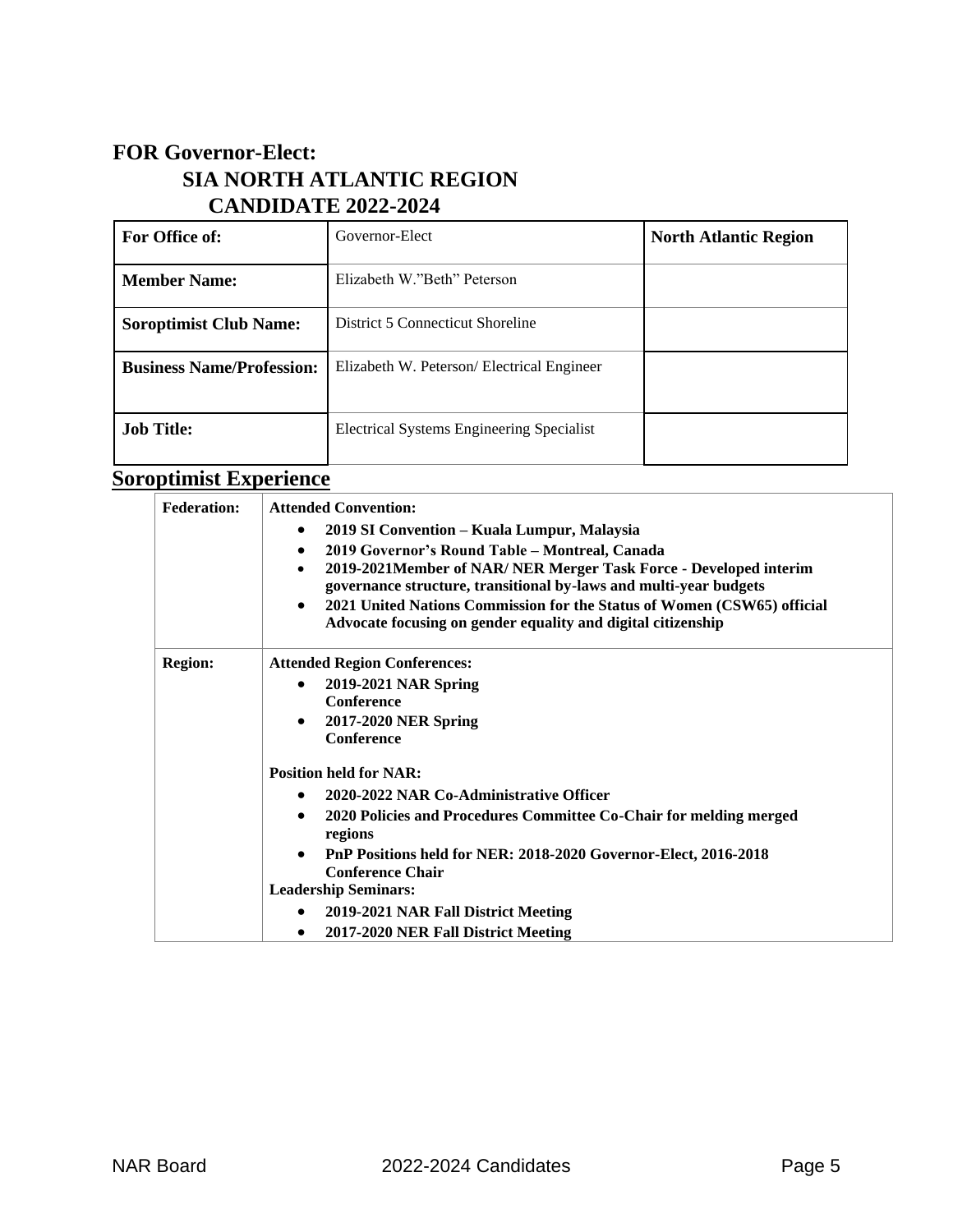|       | <b>Attend all Fall District Meetings:</b>                                                          |  |
|-------|----------------------------------------------------------------------------------------------------|--|
|       | 2019-2021 NAR Fall District Meeting                                                                |  |
|       | 2021 Presented "Starting a DIBI Program"                                                           |  |
|       | 2017-2020 NER Fall District Meeting                                                                |  |
|       | 2019-2021 NAR Spring Conference                                                                    |  |
|       | 2021 Presented "Presenting NAR BOD" & "Presenting the Region Flags"                                |  |
|       | 2020 Presented "LYD Recipients" & "State of the NAR/ NER Merger"                                   |  |
|       | 2017-2020 NER Spring Conference                                                                    |  |
|       | 2020 Presented "LYD Recipients"                                                                    |  |
|       | <b>Committee Chair for Connecticut Shoreline Club:</b>                                             |  |
| Local | LYD Chair (2020-2021)                                                                              |  |
|       | DIBI Chair (2021-2022), DIBI Presenter participating in 3 DIBI sessions this summer (2018-2021);   |  |
|       | In collaboration with Girl Scouts, Girls on the Run and STEPS, helped develop, win and implement a |  |
|       | Connecticut Department of Education \$150,000 grant this summer to bring 85 local teenage girls to |  |
|       | college campuses and introduce them to female career role models.                                  |  |
|       | <b>Past Positions for Connecticut Shoreline Club</b>                                               |  |
|       | <b>Charter Member (2016)</b>                                                                       |  |
|       | <b>President (2016-2019)</b>                                                                       |  |
|       | <b>Treasurer</b> (2019-2021)                                                                       |  |
|       |                                                                                                    |  |
|       | <b>Member of Willimantic Club (2016)</b>                                                           |  |

**List Current Community And Other Activities:**

- **2020-2022 NAR Co-Administrative Officer**
- **2021-2022 Connecticut Shoreline DIBI Chair**
- **Board of Directors Connecticut Lyric Opera**
- **Secretary & Webmaster of Electric Boat Management Association**
- **Member of Women in Defense**

### *Past community activities:*

#### PROFESSIONAL AFFILIATIONS

▪ **Society of Women Engineers** (SWE) - Northeast U.S. Region Nominations Committee Chair

(2017-18), Treasurer (2015-17), Secretary (2014-15) & Northeast Region Conference Committee Chair (2013); New England Shoreline Section – Section Representative (2014-18) President (2013-15) & Professional Development Chair (2008-2014); member of Society's Government Relations and Public Policy Committee in collaboration with American Society of Mechanical Engineers (ASME) lobbied Congress in support of STEM K-12 bills (2011-2014), University of Connecticut Collegiate member (1984- 1985)

**Toastmasters International**: Distinguished Toastmaster Award (2012), Area Governor, Chief Judge

Area Contest, International Convention Sergeant-At-Arms, Millstone Toastmasters (President, VP of Education, VP of Public Relations and VP of Membership, and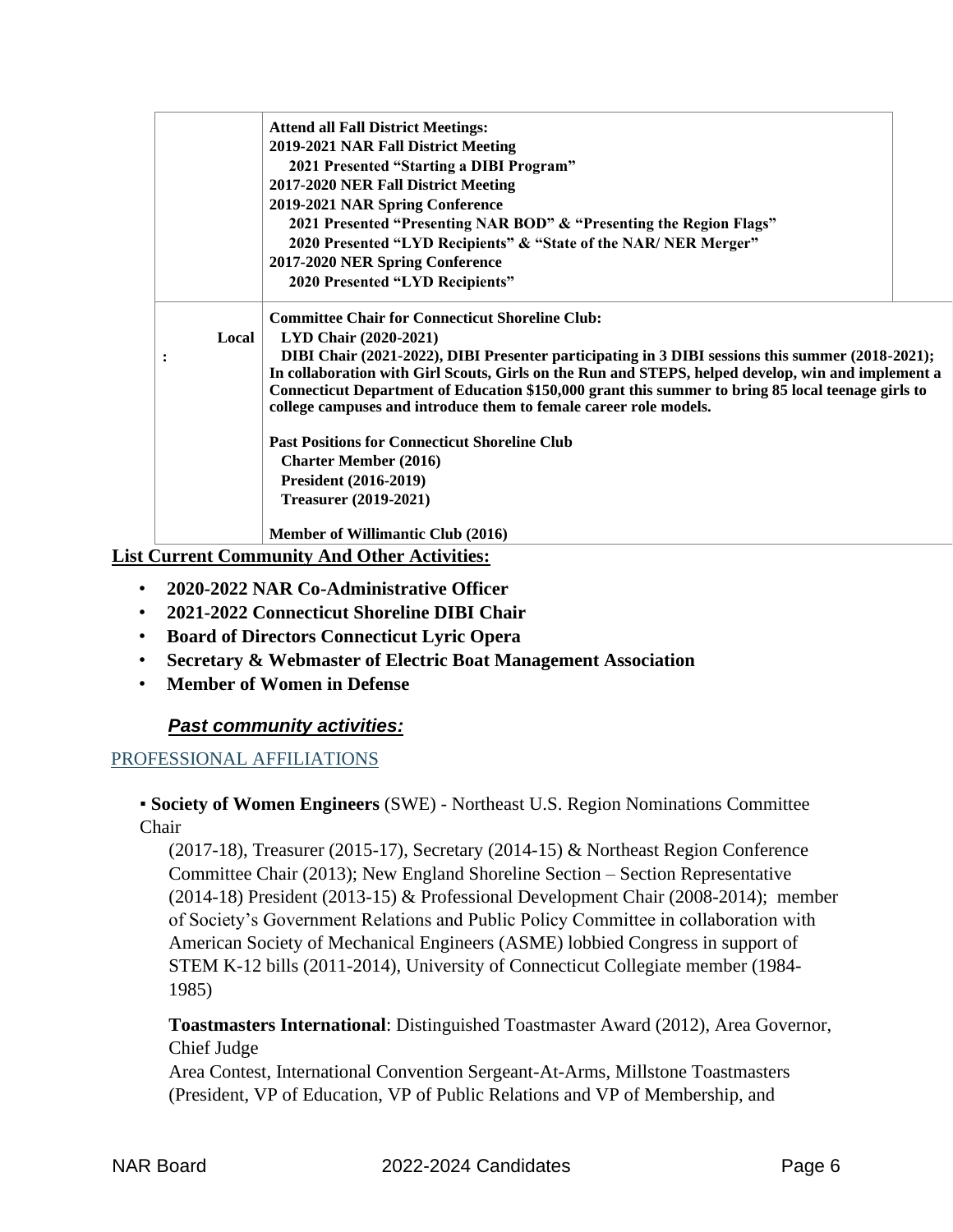Secretary). Had over 100% increase in membership in one year initiating the professional development program for Millstone summer interns. Mentored 30 new members and General Dynamics EB Management Association Club  $(2011 - 2012)$ .

▪ **U.S. Women in Nuclear** Dominion Fleet Corporate Lead (2010-2013), national Communications

Committee member and Social Media Lead (2012-2013); member (2010-17)

- **American Society of Non Destructive Testing** (ASNT), Connecticut Yankee Section Board of Directors (2013 – 2014) and President (1992)
- **Women in Defense** member (2007-2008, 2018-2021)
- **Electric Boat Management Association** Secretary and Webmaster (2018-2021)
- **American Nuclear Society**  Connecticut Section member (2011-2013)
- **Society of Manufacturing Engineers** United Nuclear Corporation Section Secretary  $(1986 - 1988)$

#### PUBLIC SPEAKING

- **Society of Women Engineers**, Region F Conference, "Reducing Errors" workshop (2014)
- **University of Connecticut**, Guest Lecturer at Storrs & Avery Point satellite campus for Eng course 1000 - Orientation to Engineering (2010-2013)
- **Society of Women Engineers**, Region F Conference "Speaking Persuasively" workshop (2012)
- **University of Connecticut**, Joint Engineering societies public speaking workshop (2013)
- **Health Physics Society**  New England Chapter annual conference speaker on "Human Performance in Commercial Nuclear Industry" (2012)
- **Ledyard Rotary,** "Ledyard CyberColonels Robotics" presentation (2011)
- **United Way** Engineering Dept Campaign Chairman roll-out to 200 engineers, WCTY radio interview, Pfizer international podcast broadcast interviewee, (2010-2012)
- **New York Polytechnic Institute**, Engineering Department recruitment video interviewee and pictured on poster with quote (2009)

▪ **Career Day** engineering presenter at Ledyard High School, Ledyard, CT (2014), Tyl Middle School, Montville, CT (2012), Fitch High School, Groton, CT (1987) ▪ **Panelist**  for:

- **Yale University,** Middle School Engineers Day (2019)
- **Connecticut Technology Council** Women of Innovations Award Ceremony (2018)
- **University of Connecticut** "Celebration of 40 Years of Women in Engineering" (2012)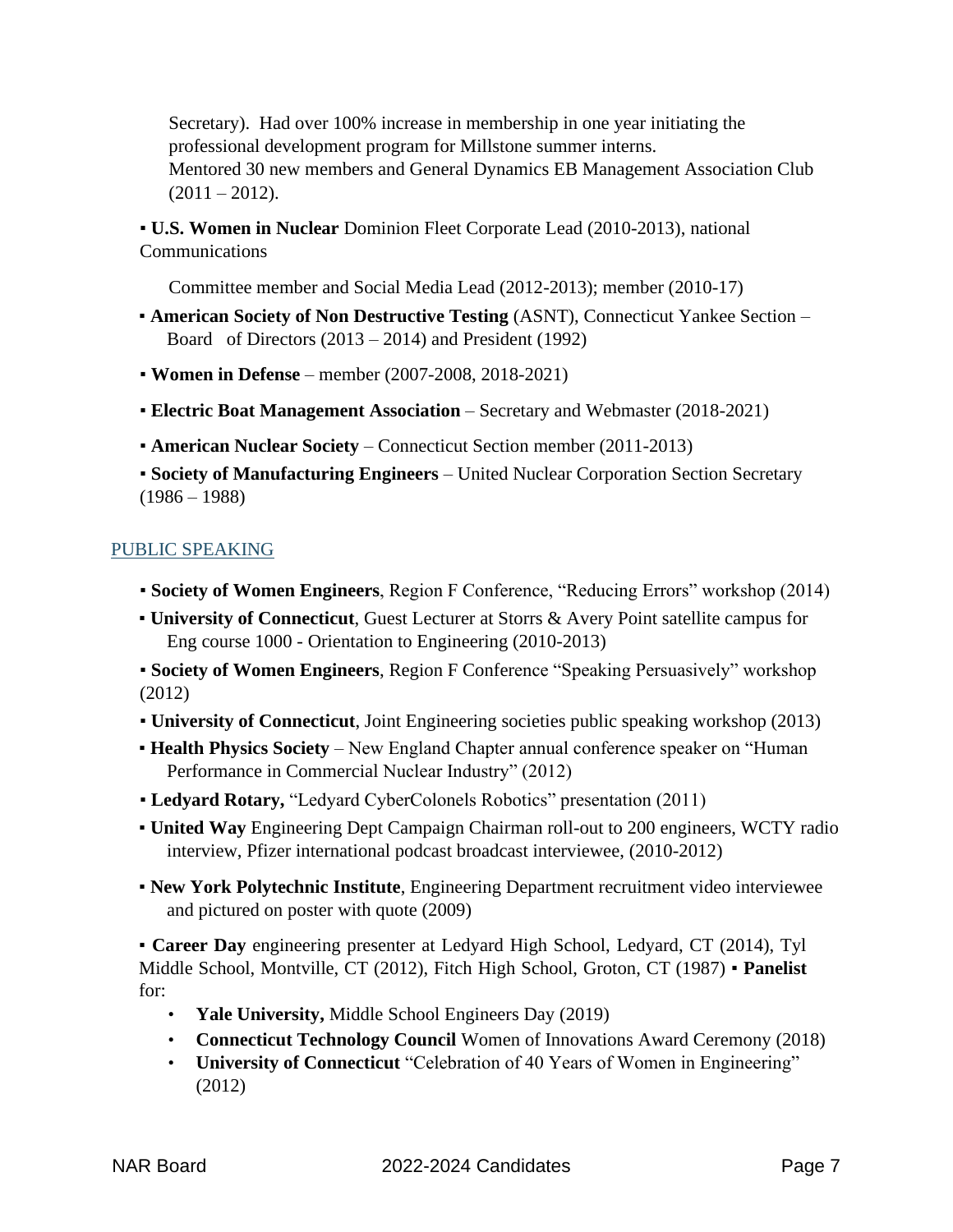- **Three Rivers Community College** Women in Technology Connect for associates degree candidates, parents, teachers and administrators (2010)
- **Three Rivers Community College** Women in Technology Connect for female technical high school students and teachers (2010 – 2013)
- **Connecticut Science Museum's** Status of Women in STEM Careers for teachers and admin (2010)
- **Connecticut College** "Career Day" at Technical and Engineering Magnet High School (2008)
- **Eastern Connecticut State University** Women's Center, "Work Life Balance" (1995)

### COMMUNITY OUTREACH

- **Soroptimist International**  North Atlantic Region Co-Administrative Officer; Northeast Region Governor-Elect; merger team member tasked to develop and ratify transitional by-laws and multi-year budgets; Connecticut Shoreline club charter member, President & Treasurer (2016-2021)
- **Connecticut Lyric Opera**  Board of Directors; fundraising chair for annual gala; hospitality event chair for The Garde Arts Center operas (2010-21)

**Ledyard Education Advancement Foundation**: President and Trustee of private education funding corporation for Ledyard Public Schools. Helped raise and distribute \$200K in multi-year technology capital grants and new education innovation teacher mini-grants and \$50K/ year. (2010-2017)

- **Grant writing:** with teams wrote successful grant applications for multiple organizations including \$600K State of Connecticut Small Town Economic Assistance Program grant, \$150K Connecticut Dept of Education adolescent girls mentoring and college prep grant, \$15K Dow Community Partnership and \$1K Rotary grants implementing Project Lead The Way Gateway to Technology at Ledyard Middle School, \$3K Coca-Cola 3D printer grant for CyberColonels robotics club, \$6K for the Society of Women Engineer's New England Shoreline Section outreach programs and \$2K family engineering night and solar kits from Dominion Energy.
- **Event planning** experience for up to 1K participants in multiple venues. Familiar with project planning, developing budget, marketing, creating on-site engagement, utilizing technology, customer satisfaction and measuring effectiveness.

### **LOCAL GOVERNMENT**

▪ **Ledyard Democratic Town Committee** - Chairperson (2016-2018); Committee member (2014-19); Delegate for CT Democratic State Conventions.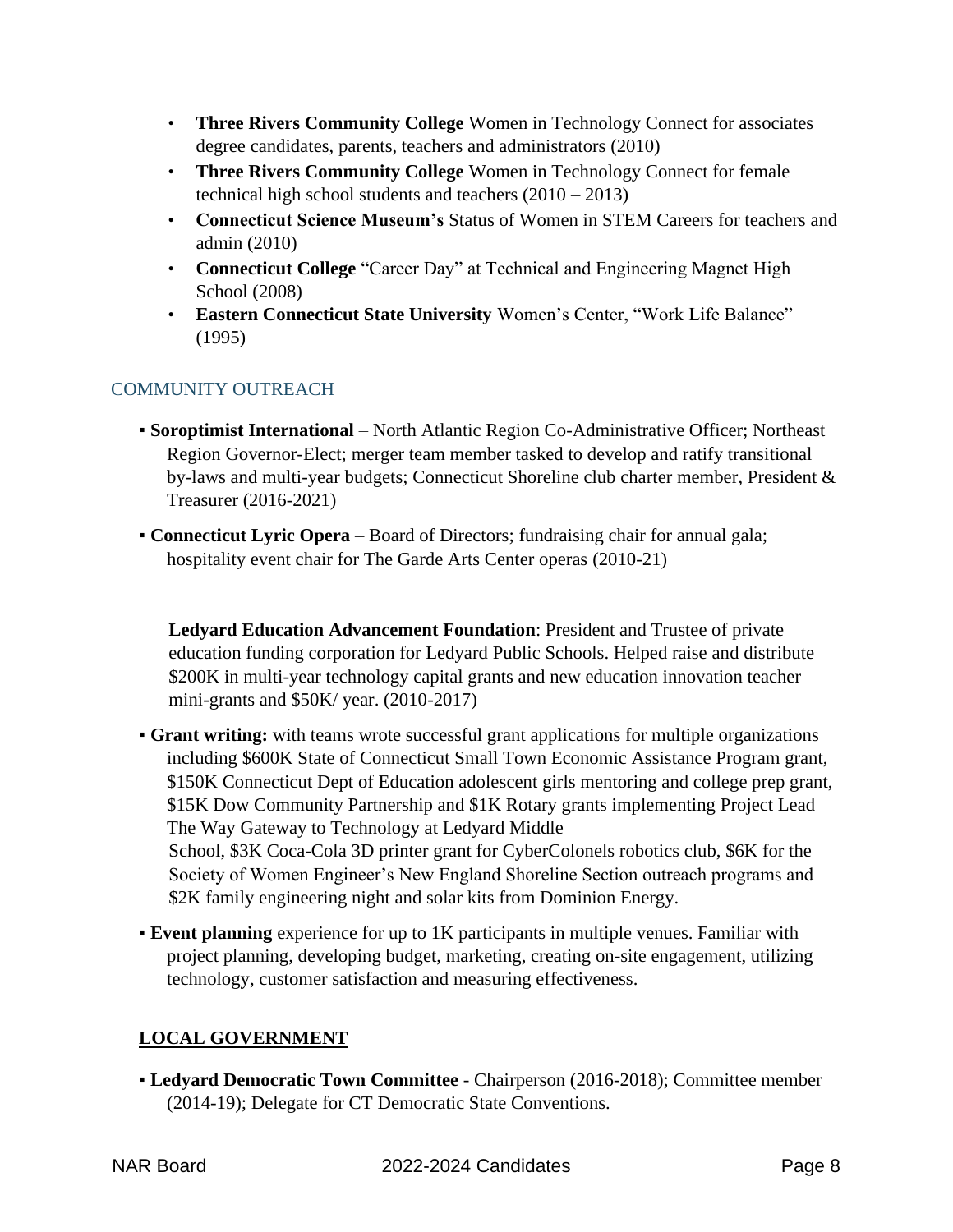- **Gales Ferry District -** Board of Directors (2015-17), Treasurer (2013-15), Secretary (2010- 13) elected position for tax-paying village government entity.
- **Ledyard Economic Development Commission Commissioner and Committee Chair** appointed by

mayor. Hired landscape architect with the town's commercial real estate capital gains to transform face of Ledyard Center and the village of Gales Ferry. Helped write and won a \$500K state grant and worked with largest corporate real estate owner to modernize the downtown centers. (2011-17)

- **Ledyard Pride and Beautification Commission** member (2017)
- **Procurement Technical Assistance Center** (1992 1993) State and federal government liaison. Assisted local small and medium size businesses find and obtain government contracts. Offered business services including business plan development and financing.

### **K-12**

- **Soroptimist International Dream It Be It** career mentoring workshop presenter for at-risk inner-city teenage girls. (2018 – 2021)
- **Connecticut Women's Education and Legal Fund** (CWEALF) Civil Engineering workshop presenter for annual Generating Girls Opportunities 7<sup>th</sup> Grade Girls in Tech Expo at Mitchell College (2008 – 2017)
- **Judge** for CT Science Fair, CT Invention Convention, FIRST FRC robotics competition, Academic Decathlon, Society of Women Engineer's Best Collegiate Section, Toastmasters local and area clubs (Chief Judge) (2008 – 2018)
- **Project Lead the Way** Advisory Committee Ledyard High School and New London Technology and Engineering High School pre-engineering programs (2010-2018)
- **Society of Women Engineers:** Physics is Phun Girl Scouts badge workshop presenter; Engineering workshop presenter for GS Juniors SWE badge and Brownies Try It badge; mentor to Eng students at US Coast Guard Academy, University of Connecticut, Three Rivers Community College, Brown University, University of Rhode Island and Roger Williams University; piloted 2-month after-school STEM program at inner city middle school (2006-2019)
- **FIRST Lego Robotics** program corporate mentor for Ledyard High CyberColonels team (\$15K annual budget). Piloted 2 FLL middle school teams (\$1K budget) and 4 K-3 Jr FLL elementary teams. Helped build team of 10 high schoolers to 25 9-12 and 125 K-8 participants and 20 adult mentors in Ledyard and Groton. (2008 – 2019)
- **Pfizer pharmaceutical** industry STEM Girls mentor for at-risk inner-city middle school girls. (1992 – 1993)

**Connecticut College** after-school Fractal STEAM (mathematics and art) program mentor for at-risk inner city teenage girls (2007)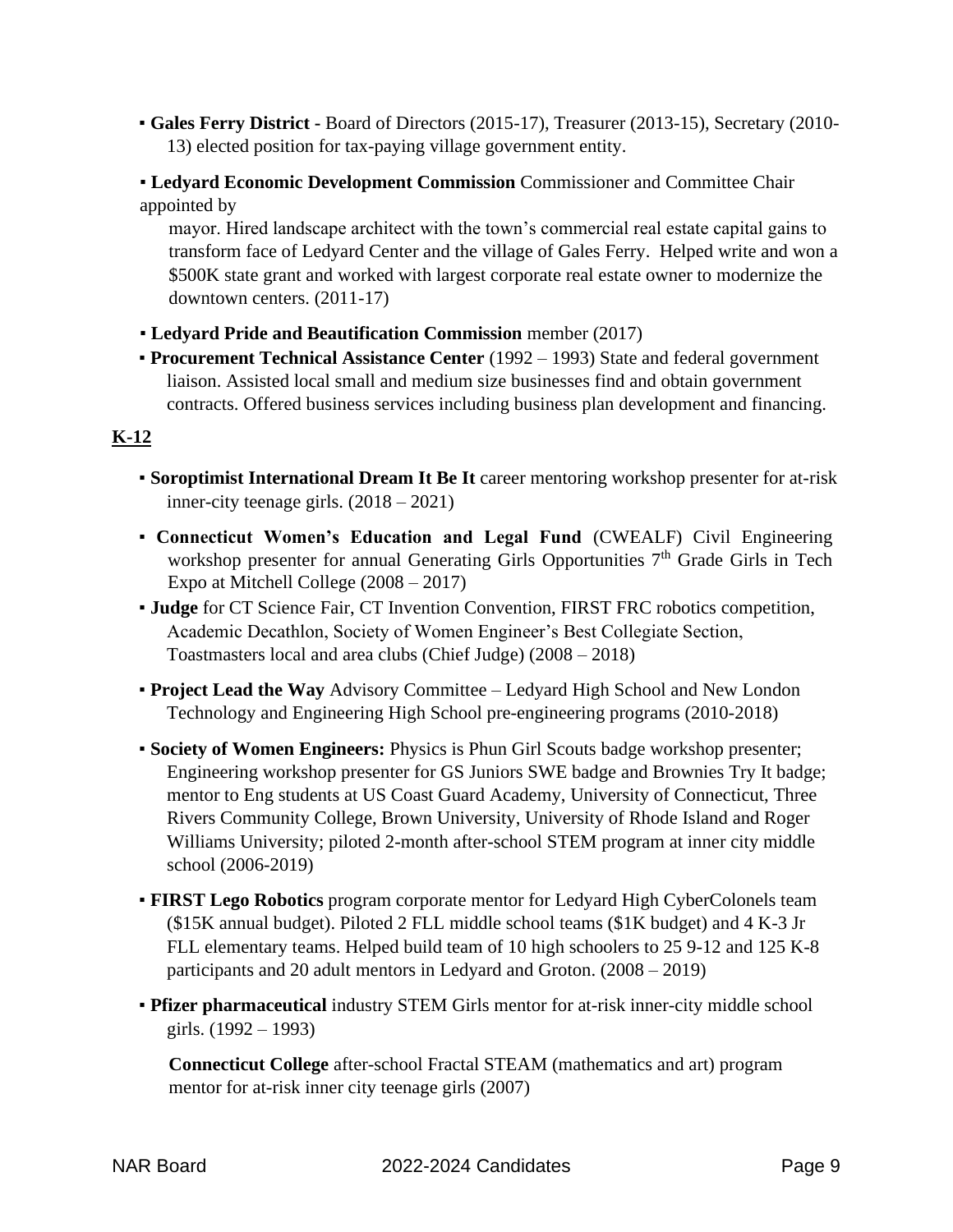- **Boy Scouts of America:** Engineering Merit Badge Counselor, Committee Chair, Webelo II Leader for Gales Ferry, CT Troop 12, CT Rivers Council (2003-2011)
- **Connecticut Virtuosi Orchestra Summer Institute**, Nuclear Engineering guest lecturer (2011)
- **NASA Aerospace Adventure's** Family Fun Night at Gales Ferry School: robotics presenter (2010-14)
- **After-school enrichment program teacher** (J. W. Long Elementary) for Lego Mania and Taking the Mystery Out of Computers: D/A & A/D, Bits and Bytes, Memory, and Computer Re-engineering (2005-2007)

#### *Honors/Recognitions:*

- United Nations Advocate for the Commission for the Status of Women on behalf of the non-government organization (NGO) Soroptimist International of the Americas (2021)
- International Distinguished Woman Award Pacific Asian Concerned Citizens Action League of New Jersey for her "dedication, service, and utmost achievement". (2021)
- Distinguished Toastmaster Award Toastmasters International (2012)
- CT Technology Council Women of Innovation Finalist Community Leadership & Innovation (2011)
- One Woman Makes a Difference Maria Miller Stewart Award from the Connecticut Women's Education and Legal Fund (2010)
- Public Leadership Citation from State of CT State Treasurer, Denise Napier "For your outstanding efforts to assist women in nontraditional occupations" (2010)
- Official Citation from State of CT Attorney General Richard Blumenthal "In recognition of her enduring and profoundly significant dedication and courageous leadership throughout her community and the State of Connecticut". (2010)
- Official Citation from the State of CT Secretary of the State Hon. Susan Bysiewicz "In recognition of your significant contributions to the State of Connecticut" (2010)
- Official Citation from the State of CT Comptroller Nancy Wyman "Your dedication to empowering women, girls and their families to achieve equal opportunities in their personal and professional lives is a testament to your hard work and commitment." (2010)
- Dominion Volunteer of the Year Award 18,000 employees (2009)
- Marquis Who's Who Registries
- Who's Who in the World
- Who's Who Worldwide
- Who's Who in America
- Who's Who in American Women
- Who's Who in the East
- World Who's Who of Women
- Who's Who in Finance and Business
- Who's Who in Science and Engineering
- International Biographical Center
- The World Who's Who of Women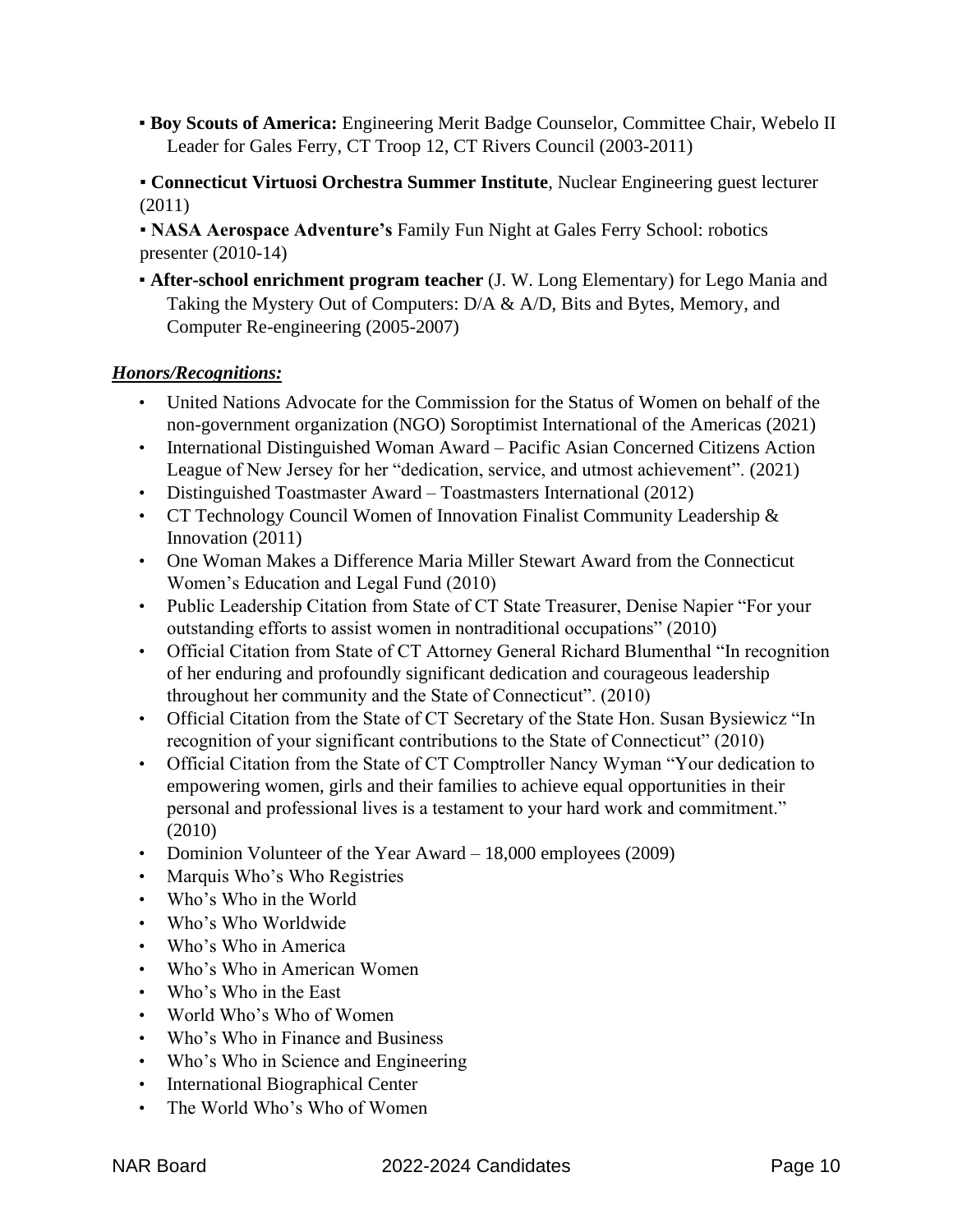- 2000 Outstanding People of the 20th Century
- 20th Century Award for Achievement
- The International President's Award for Iconic Achievement
- Foremost Professionals of the World
- International Professional of the Year
- National Register's Who's Who in Executives and Professionals
- Cambridge Who's Who
- Strathmore's Who's Who

**The above information will be published in the Call to Spring Conference. Please provide the following information for the North Atlantic Region's records.** 

**Gales Ferry, CT 06335 Eastern Point Rd** 

**Home Address: Business Name & Address: 15 Browns Crossing Rd General Dynamics/ Electric Boat Division Groton, CT 06340** 

**Home Telephone: 860-389-2532 Business Telephone: 860-433-2058 Home Email: elizabethpeterson25@gmail.com** 

**Business email: epeters3@gdeb.com** 



#### **Paragraph explaining: Why Position Being Sought**

Since I joined and committed my service to Soroptimists, I have held a progression of local, regional and federation level leadership positions. I would be honored to share my engineering program manager cultivated skills of strategic and tactical multi-year planning, problem solving, and change management. If allowed to continue serving on the region level, I will focus on our Governor's healthy region initiatives, membership and club retention through meaningful engagement, providing support for building club level Big Goal programs, and fundraising through increased

public awareness. Throughout my career, I have dedicated my time encouraging girls, college students and early professionals to reach their full potential and live their dreams. Understanding that education is the key to economic empowerment, I whole heartedly support and participate in the well-researched LYD and DIBI programs. I am devoted to our shared mission of social change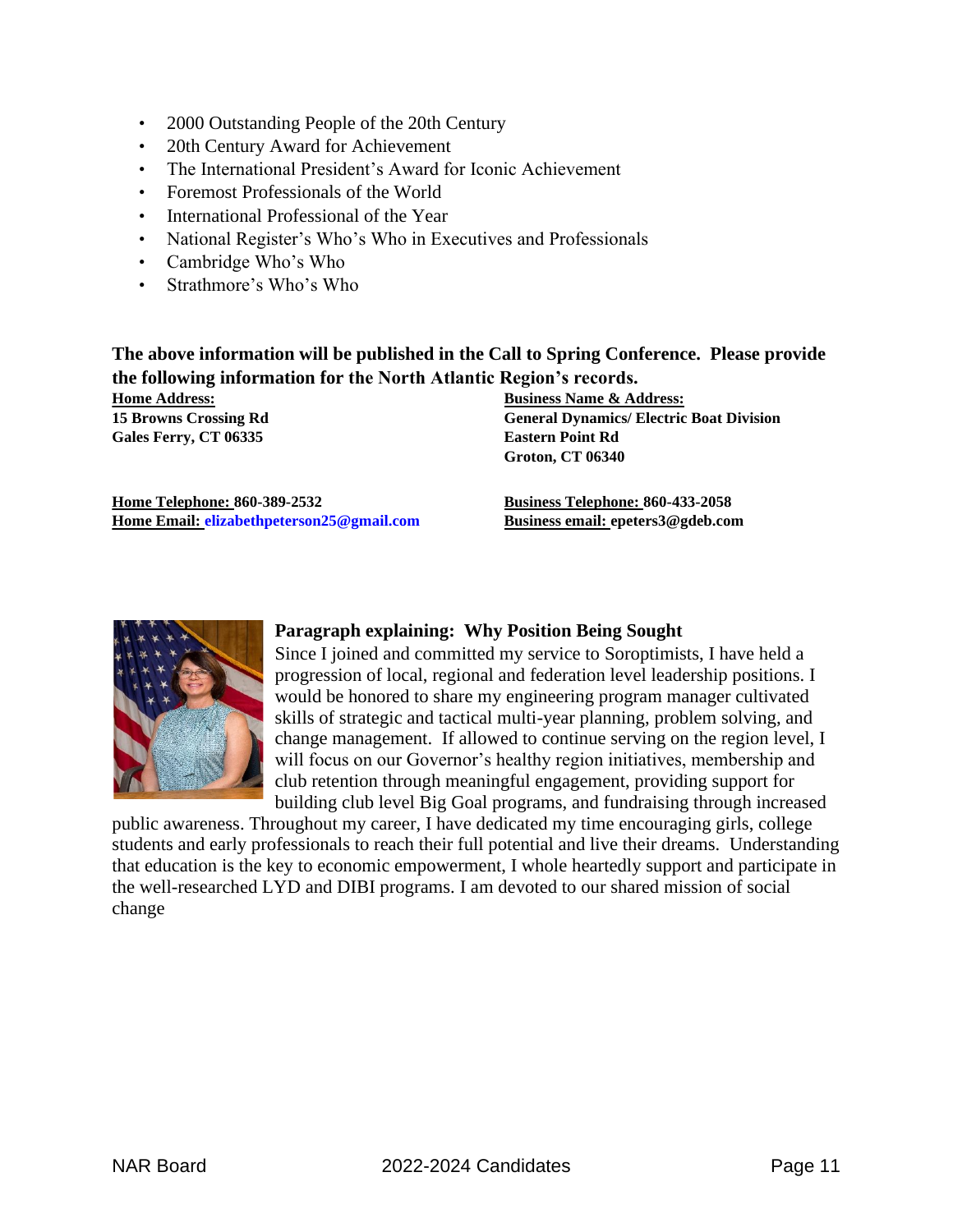### **SIA NORTH ATLIC REGION CANDIDATE 2022-2024**

| For Office of:                   | Governor Elect                 | <b>North Atlantic</b><br><b>Region</b> |
|----------------------------------|--------------------------------|----------------------------------------|
| <b>Member Name:</b>              | Kyra Rumble                    |                                        |
| <b>Soroptimist Club Name:</b>    | SI Doylestown Area             |                                        |
| <b>Business Name/Profession:</b> | <b>State Government</b>        |                                        |
| <b>Job Title:</b>                | <b>District Office Manager</b> |                                        |

## **Soroptimist Experience**

| <b>Federation:</b> | <b>Attended Conventions:</b><br><b>Soroptimist 46th Biennial Convention - Bellevue 2020</b>                                                                                                                                                                                                                                                     |
|--------------------|-------------------------------------------------------------------------------------------------------------------------------------------------------------------------------------------------------------------------------------------------------------------------------------------------------------------------------------------------|
| <b>Region:</b>     | Attended Region Conferences: Attended 2019, 2021 Spring Conference,<br><b>Positions held for NAR: District III Director 2020-2022</b><br>Leadership Seminars: 2018, 2019, 2020 (webinar presenter)<br><b>Chair of the Laws and Resolution Committee 2020-2022</b><br>Vice Chair for District III of the Laws and Resolution Committee 2018-2020 |
| District:          | Attend all Fall District Meetings: Attended 2018, 2021                                                                                                                                                                                                                                                                                          |
| <b>Local:</b>      | Committee Chair for: None (Our club has does not have any)<br><b>Current Position: Board Advisor</b><br>Past Positions: 2018-2019 Club Treasurer<br>2019-2020 Club President                                                                                                                                                                    |

### **List Current Community and Other Activities:**

Current Community Activities:

2020- Current – Committee Member- Central Bucks Chamber of Commerce Emergency Service Awards

2019-2022 State Vice Chair of Junior Sales, PSSDAR

2019- 2022 Second Vice Regent, Bucks County Chapter NSDAR

2017-2019 Organizing Corresponding Secretary, Margaret Gale Thornton Chapter, NSDAR

2015- Current Active Junior Member of DAR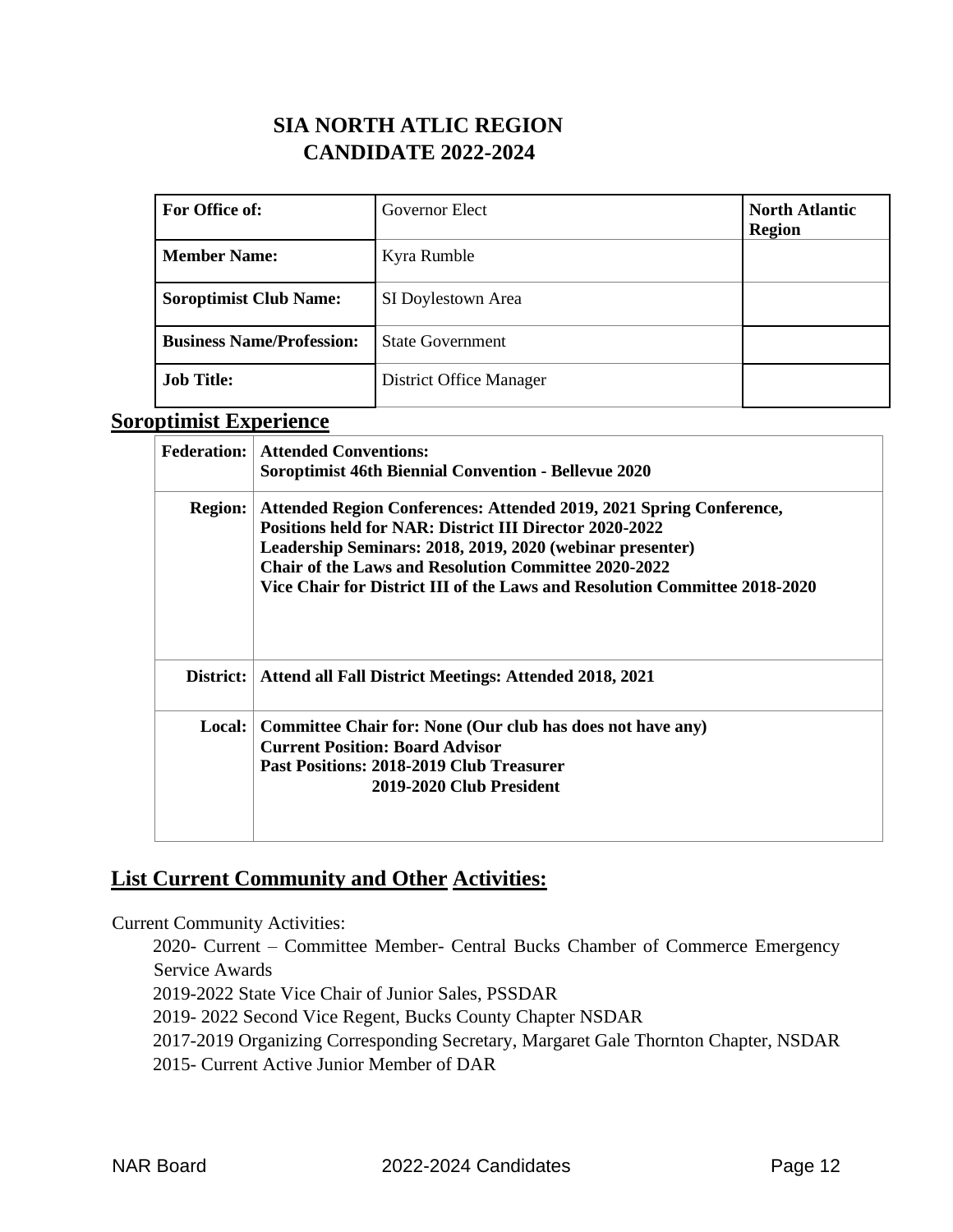Member of DVUC, War of 1812 and LGAR (lineage societies for women) Contributing Member of Plumsteadville Volunteer Fire Company

#### Past Community Activities:

2013-2016 Member of the Grove City College Chapter of International Justice Mission 2010, 2012, 2014, 2015 Participated in Discovery Service Project's International Mission Trips

Honors/Recognitions:

2019 Outstanding Junior, Bucks County Chapter, NSDAR

2019 Inducted as a member of Pi Alpha Alpha (The Global Honor Society for Public Affairs &Administration)

August of 2019 – Master's Degree in Public Administration and Policy from American University

#### **The above information will be published in the Call to Spring Conference. Please provide the following information for the North Atlantic Region's records.**

PO Box 511 District Office Manager

#### **Home Address: Business Name & Address:**

Plumsteadville, PA 18949 State Representative Todd Polinchock 144th Legislative District

**Business Telephone and Email: Home Telephone:** 215-822-1840 267-885-5278- Cell Phone kyra.rumble@outlook.com



**Paragraph explaining: Why Position Being Sought** 

#### **Why Governor Elect?**

I am excited to be considered for an opportunity as Governor Elect for the North Atlantic Region of Soroptimist International of the Americas. Having joined SI of Doylestown Area in 2017 as a younger member, I have tried to involve myself in all aspects of club activities as much as possible. I have

held the position of Club Treasurer, where I have helped our club better understand our revenue streams and growth potential. As club president, I focused on membership growth, sustainable fundraisers, and ensuring our club applied for all of the regional programs and contests. I had the incredible opportunity to serve as District III Director, meeting and assisting other clubs in District III with issues of membership and adaption of programs to meet the difficulties of Covid19. I was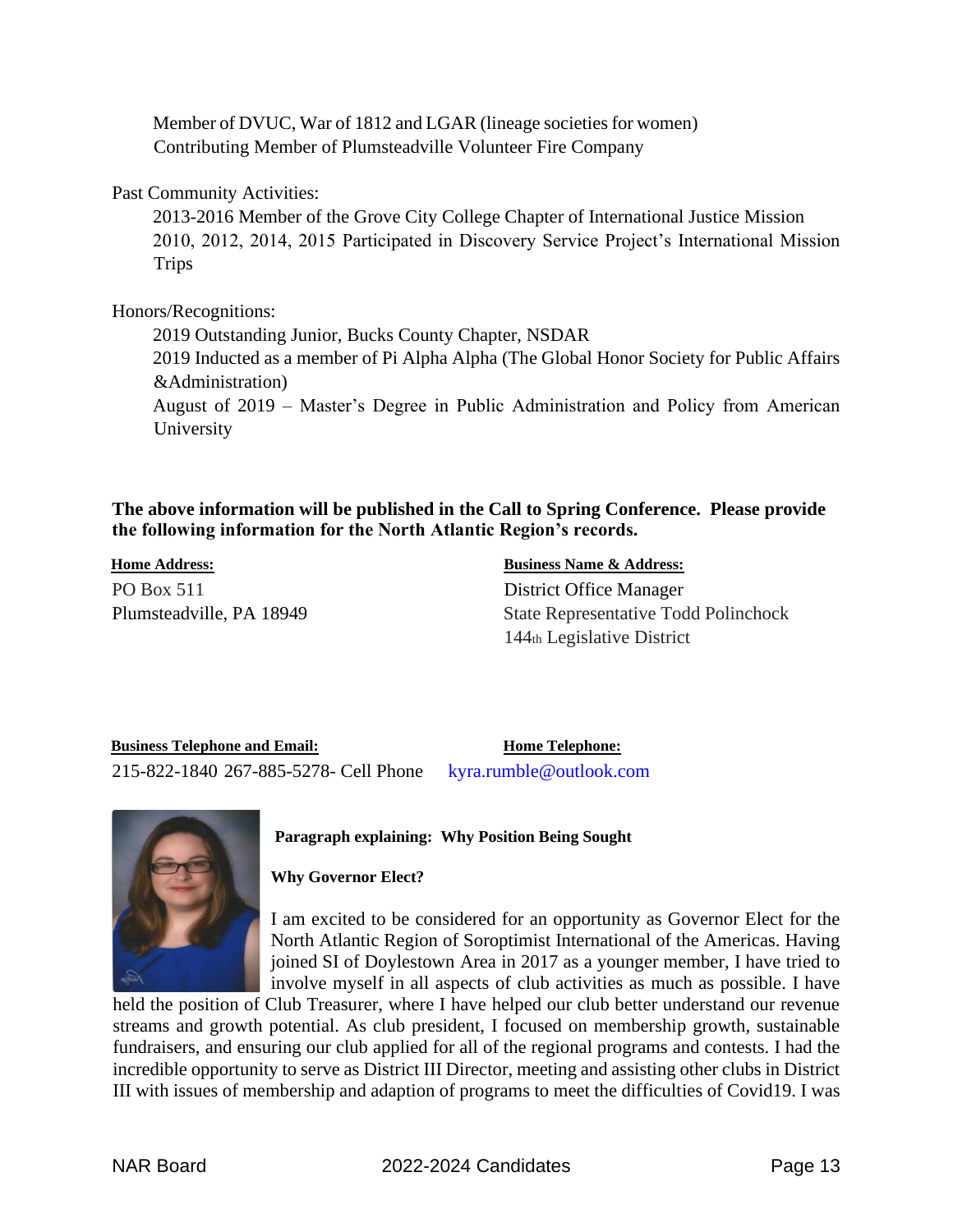amazed by the ingenuity and resilience of our clubs and all the innovative ideas that clubs were able to implement and share.

I would love the opportunity to step up and assist more clubs across the region as Governor Elect. I am excited to bring a different perspective and excited energy to help our clubs thrive over the next administration! Membership is a key element; our clubs will need to continue to attract new and younger members to help ensure we can sustain the North Atlantic Region for the next 100 years. I look forward to the opportunity to support the next administrative theme as "together as one in unity" we can continue to build and grow our clubs to help spread the SIA programs to all of the women in our communities. I look forward to helping North Atlantic Region achieve a bright future as we continue to grow membership and work towards the goal of helping half a million women and girls with our dream programs through the access to education by 2031.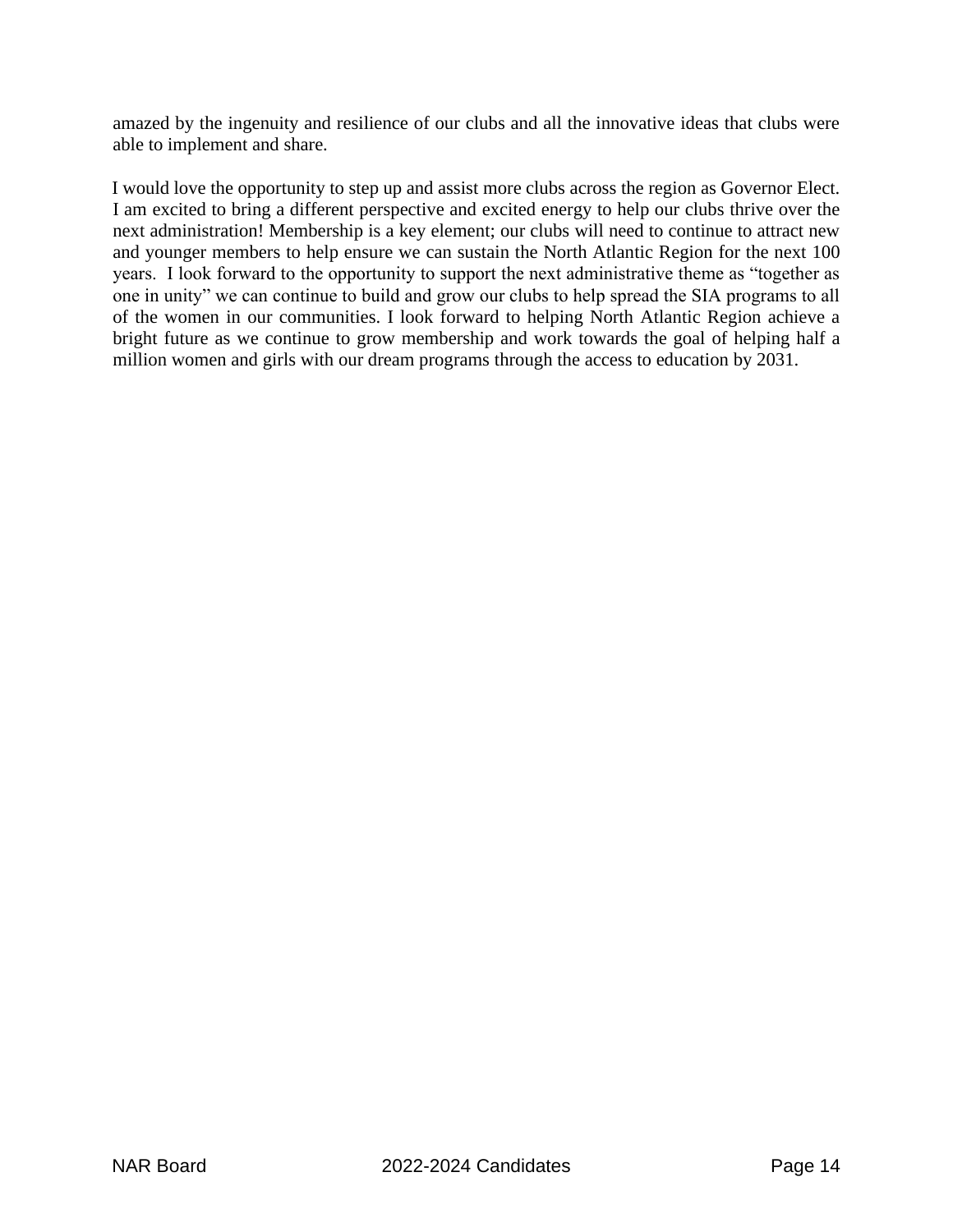### **FOR Region Treasurer:**

### **SIA NORTH ATLANTIC REGION CANDIDATE 2022-2024**

| For Office of:                             | Treasurer                                       | <b>North Atlantic Region</b> |
|--------------------------------------------|-------------------------------------------------|------------------------------|
| <b>Member Name:</b>                        | Karen Gehers, MBA                               |                              |
| <b>Soroptimist Club Name:</b>              | SI of Snyder, Union, Northumberland<br>Counties |                              |
| <b>Business</b><br><b>Name/Profession:</b> | Wagner, Dreese, Elsasser &<br>Associates, P.C.  |                              |
| <b>Job Title:</b>                          | Accountant                                      |                              |

### **Soroptimist Experience**

| Federation:    | Attended Conventions: Attended SI and SIA conventions in Montreal, Hawaii, Florida,<br>Vancouver, Japan and Kuala Lumpur                                                                                                                |
|----------------|-----------------------------------------------------------------------------------------------------------------------------------------------------------------------------------------------------------------------------------------|
| <b>Region:</b> | Attended Region Conferences: Have attended most Spring Conferences since I have<br>been a member.                                                                                                                                       |
|                | Positions held for NAR: Region Treasurer, Past District IV Secretary, Past LYD Vice-<br>chair                                                                                                                                           |
|                | Leadership Seminars Have attended several leadership seminars before becoming a<br>region officer and all leadership seminars since becoming a region officer, including<br>presenting at many of them since an officer.                |
| District:      | Attend all Fall District Meetings: Have attended most Fall District meetings since<br>becoming a member.                                                                                                                                |
| Local:         | Committee Chair for: Have chaired Dream It Be It, Club Anniversary committee,<br>member recognition, and domestic violence awareness, and strategic planning.<br>Past Positions: Have served as Director, President-Elect and President |

### **List Current Community And Other Activities:**

SI of SUN member and past president United Way Women's Leadership Council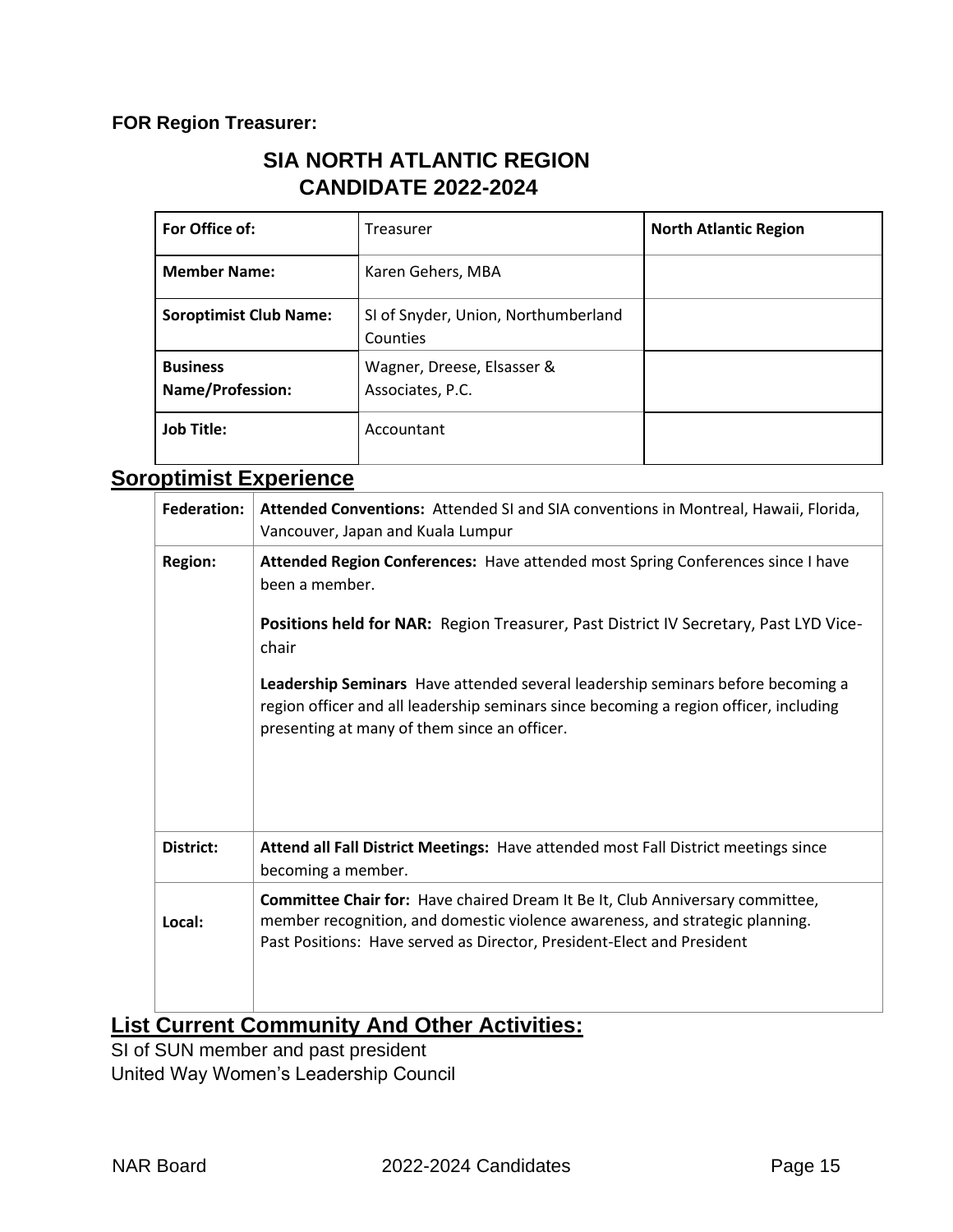#### *Past community activities:*

Mifflinburg USBC WBA Board of Directors Snyder County 4H Foundation past Board Member, Secretary, and Treasurer Snyder County Extension Board Member and Treasurer and member of Transition Board to Multi-county Extension Board Greater Susquehanna Valley United Way Public Relations Committee.

#### *Honors/Recognitions:*

Graduate Leadership Susquehanna Valley

**The above information will be published in the Call to Spring Conference. Please provide the following information for the North Atlantic Region's records.** 

| <b>Home Address:</b> | <b>Business Name &amp; Address:</b>         |  |
|----------------------|---------------------------------------------|--|
| <b>PO Box 222</b>    | Wagner, Dreese, Elsasser & Associates, P.C. |  |
| Kreamer PA 17833     | 1372 N Susquehanna Trail, Suite 210         |  |
|                      | Selinsgrove, PA 17870                       |  |
|                      |                                             |  |

**Home Telephone:**

**Business Telephone and Email: 570-743-2030 kgehers@wdeapc.com 570-765-2538** 



#### **Paragraph explaining: Why Position Being Sought**

Soroptimist has given so much to me since I have been a member and I want to give back to make it a fulfilling experience for others. I have been active in my local club but a couple years ago decided I wanted to do more. I began as the District IV Secretary and took over as the Vice-Chair for Live Your Dream in my district. I was

really enjoying my time serving on the board and was called to stepin as Treasurer partway through 2016 when the current Treasurer resigned. I am an accountant by trade and feel my knowledge and experience helped me to catch things up and to begin making the reports and records even better than they were. I have served as co-Treasurer through the merger with NER and have led making changes to bank accounts to maximize interest income and filing the longer Form 990 when region income passed the level where it could no longer file the 990 Postcard. My plans are to improve the reports and develop guidelines for a future Treasurer to follow to make transitioning easier. I love being a Soroptimist and I love helping our Region to grow and improve in any way that I can. Helping women and girls improve their lives is so important and fulfilling and being the NAR Treasurer gives me that same sense of accomplishment. Thank you for considering me for this position.

#### *Karen Gehers, MBA*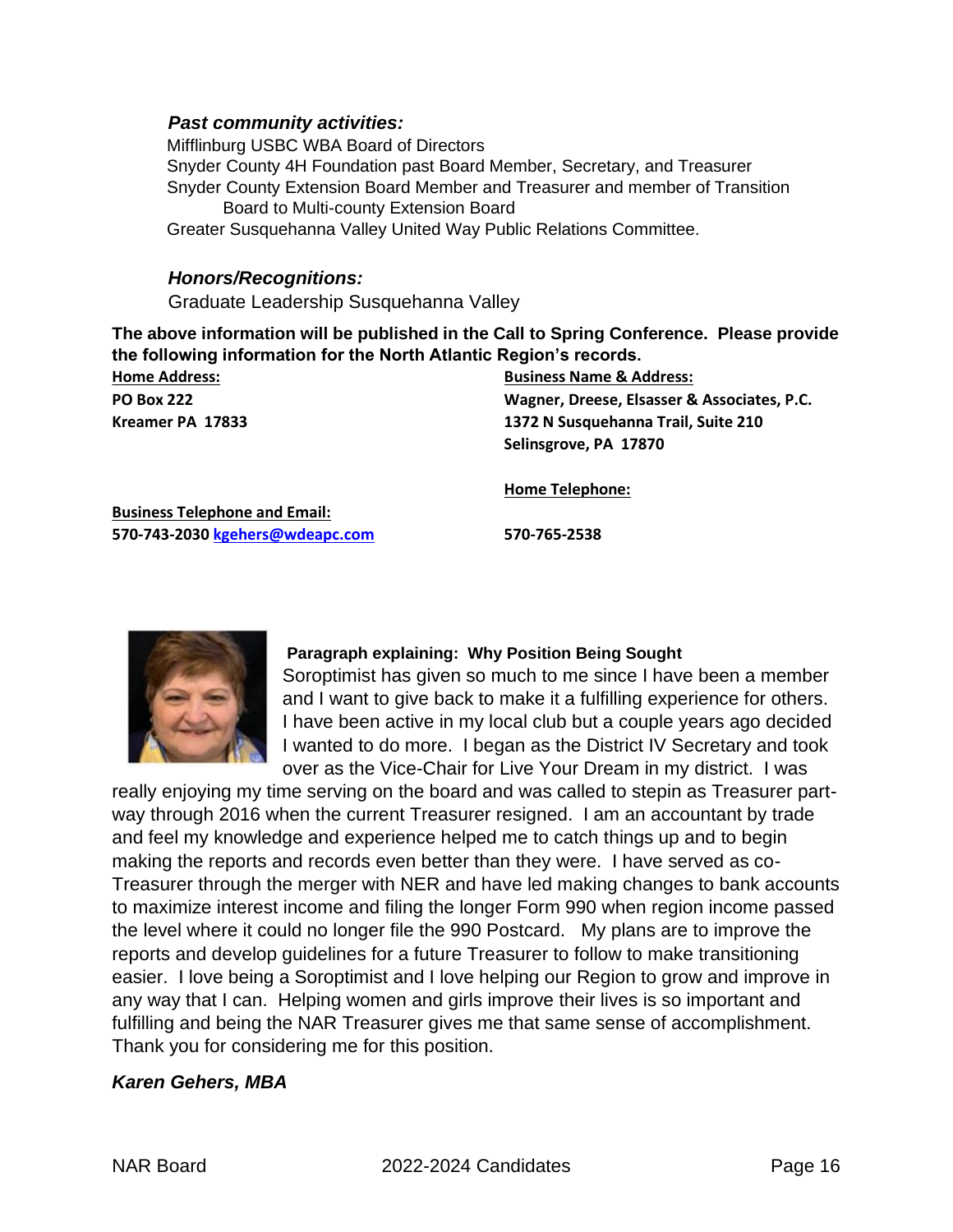### **FOR Region Secretary:**

### **SIA NORTH ATLANTIC REGION CANDIDATE 2022-2024**

| For Office of:                   | Region secretary                       | <b>North Atlantic Region</b> |
|----------------------------------|----------------------------------------|------------------------------|
| <b>Member Name:</b>              | Martha C Venditto                      |                              |
| <b>Soroptimist Club Name:</b>    | <b>Staten Island</b>                   |                              |
|                                  |                                        |                              |
| <b>Business Name/Profession:</b> | <b>Retired New York Community Bank</b> |                              |
| <b>Job Title:</b>                | 2 <sup>nd</sup> VP                     |                              |

# **Soroptimist Experience**

| <b>Federation:</b> | <b>Attended</b><br><b>Conventions:</b><br>Orlando FL 2016          |  |  |
|--------------------|--------------------------------------------------------------------|--|--|
| <b>Region:</b>     | Attended Region Conferences: yes every year since 2014             |  |  |
|                    | Positions held for NAR: District Director 2016-2020                |  |  |
|                    | Offices held for club: Treasurer, VP, President                    |  |  |
|                    | Leadership Seminars: 2016-2019                                     |  |  |
|                    |                                                                    |  |  |
|                    |                                                                    |  |  |
|                    |                                                                    |  |  |
| District:          | Attend all Fall District Meetings: yes except for 2021             |  |  |
| Local:             | Committee Chair for: Spring Conference 2022 hospitality room chair |  |  |
|                    | Past Positions: DIBI committee, all other events                   |  |  |
|                    |                                                                    |  |  |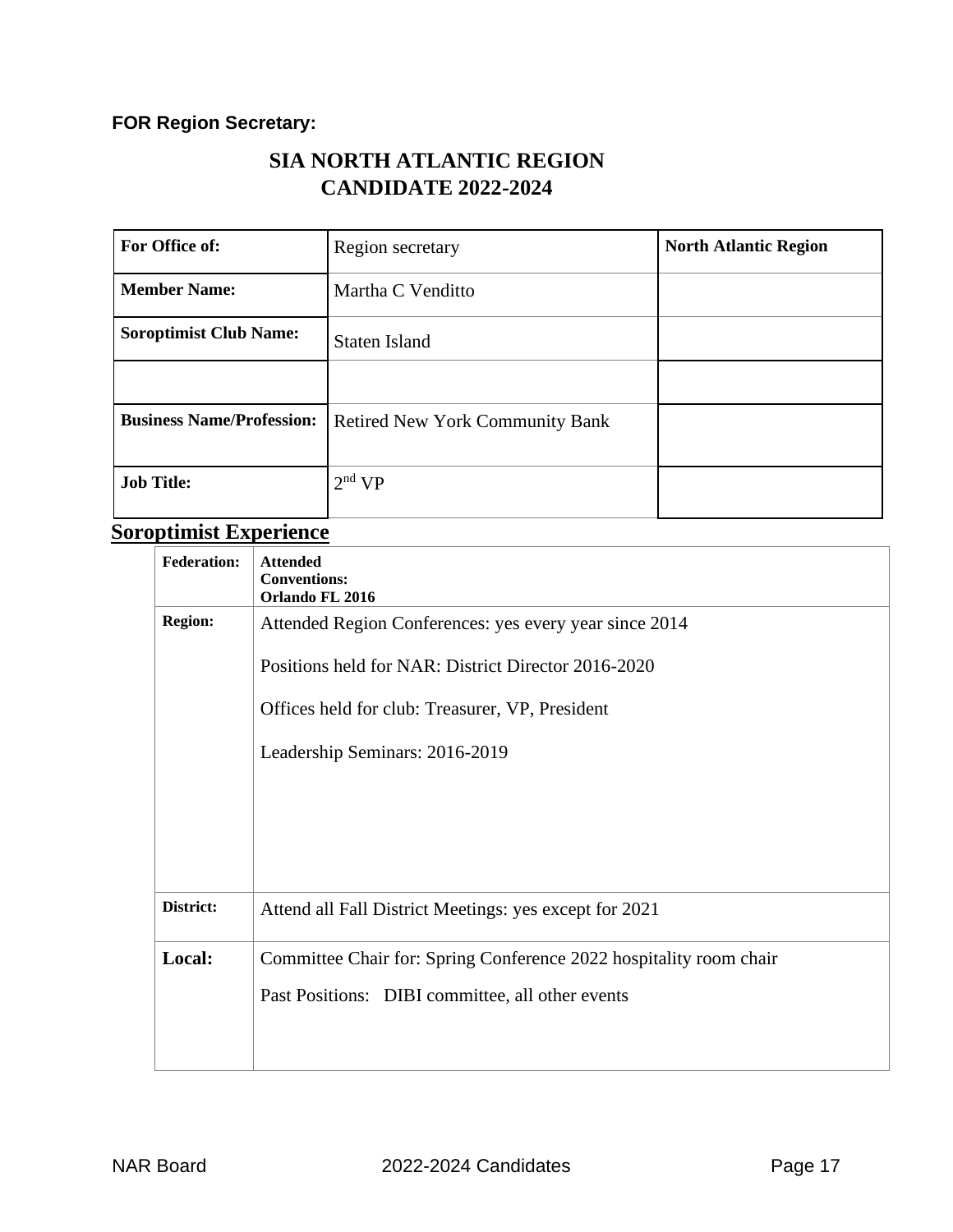### **List Current Community And Other Activities:**

Kiwanis International New York District LT GOV 2021-2022

Dr Theodore A Atlas Foundation food pantry volunteer

Salvation Army Staten Island Corp Office

#### *Past community activities: ongoing*

*Honors/Recognitions:* Dr Theodore A Atlas Foundation Volunteer Frank J Reali III Foundation Champion

**The above information will be published in the Call to Spring Conference. Please provide the following information for the North Atlantic Region's records.** 

**7 Dongan Ave Staten Island, NY 10314** 

**Home Address: Business Name & Address:**

**Home Telephone: 917-837-1589** 

**Business Telephone and Email:**

**Paragraph explaining: Why Position Being Sought** 



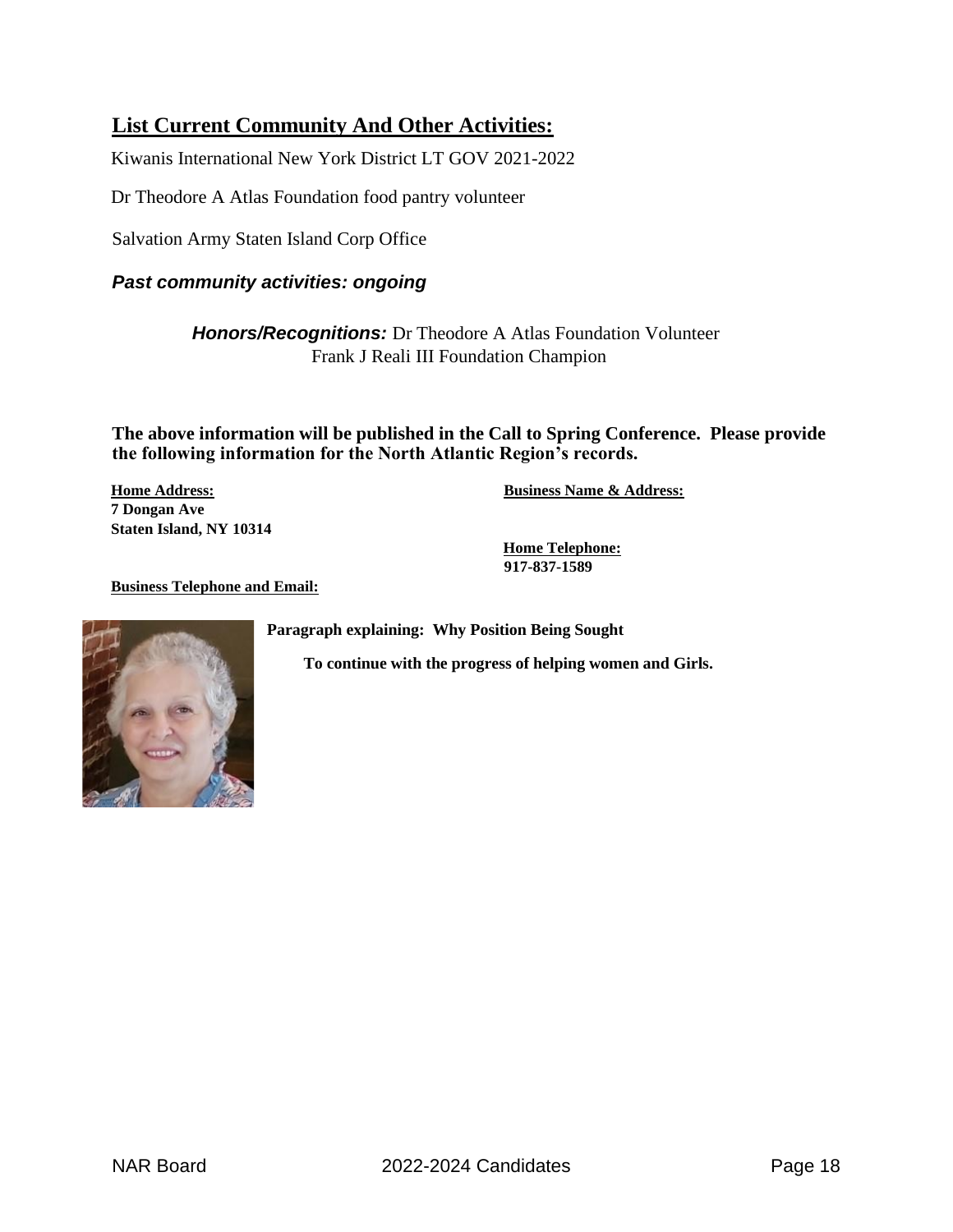### **SIA NORTH ATLANTIC REGION CANDIDATE 2022-2024**

| <b>For Office of:</b>                      | <b>Region Secretary</b>             | <b>North Atlantic Region</b> |
|--------------------------------------------|-------------------------------------|------------------------------|
| <b>Member Name:</b>                        | <b>Joan Merritt</b>                 |                              |
| <b>Soroptimist Club Name:</b>              | SI Willimantic, CT                  |                              |
|                                            |                                     |                              |
| <b>Business</b><br><b>Name/Profession:</b> | Retired, Foxwoods Resort Casino     |                              |
| <b>Job Title:</b>                          | <b>Interior Landscaping Manager</b> |                              |

**Soroptimist Experience**

| <b>Federation:</b> | Attended Conventions: 2000, 2002, 2004, 2008, 2010, 2012,<br>2014 Presented a workshop with Kathy McAfee - The Power of Making<br><b>Connections 2016 Facilitated Membership Workshop</b><br>SIA Board Member 2010-2012 serving as Finance Chair |  |
|--------------------|--------------------------------------------------------------------------------------------------------------------------------------------------------------------------------------------------------------------------------------------------|--|
| <b>Region:</b>     | <b>Attended Region Conferences: 1998-2021</b><br>Presented workshops at many conferences.                                                                                                                                                        |  |
|                    | Positions held for Northeastern Region: Secretary 2002-2004,<br>Gov-Elect 2004-2006, Governor 2006-2008                                                                                                                                          |  |
|                    | <b>Offices held for club: Secretary, Treasurer, Vice-President,</b><br>President 2001-2002 and 2018-2020                                                                                                                                         |  |
|                    | <b>Leadership Seminars</b>                                                                                                                                                                                                                       |  |
| District:          | <b>Attended all Fall District Meetings from 1998 to 2021</b>                                                                                                                                                                                     |  |
| Local:             | <b>Committee Chair for: Dream It Be It Program, Membership</b>                                                                                                                                                                                   |  |
|                    | <b>Past Positions:</b> Annual Heart to Heart Ball, Dream It Be It Take a stand to End<br>Violence Against Women, Grant Programs, Membership Chair                                                                                                |  |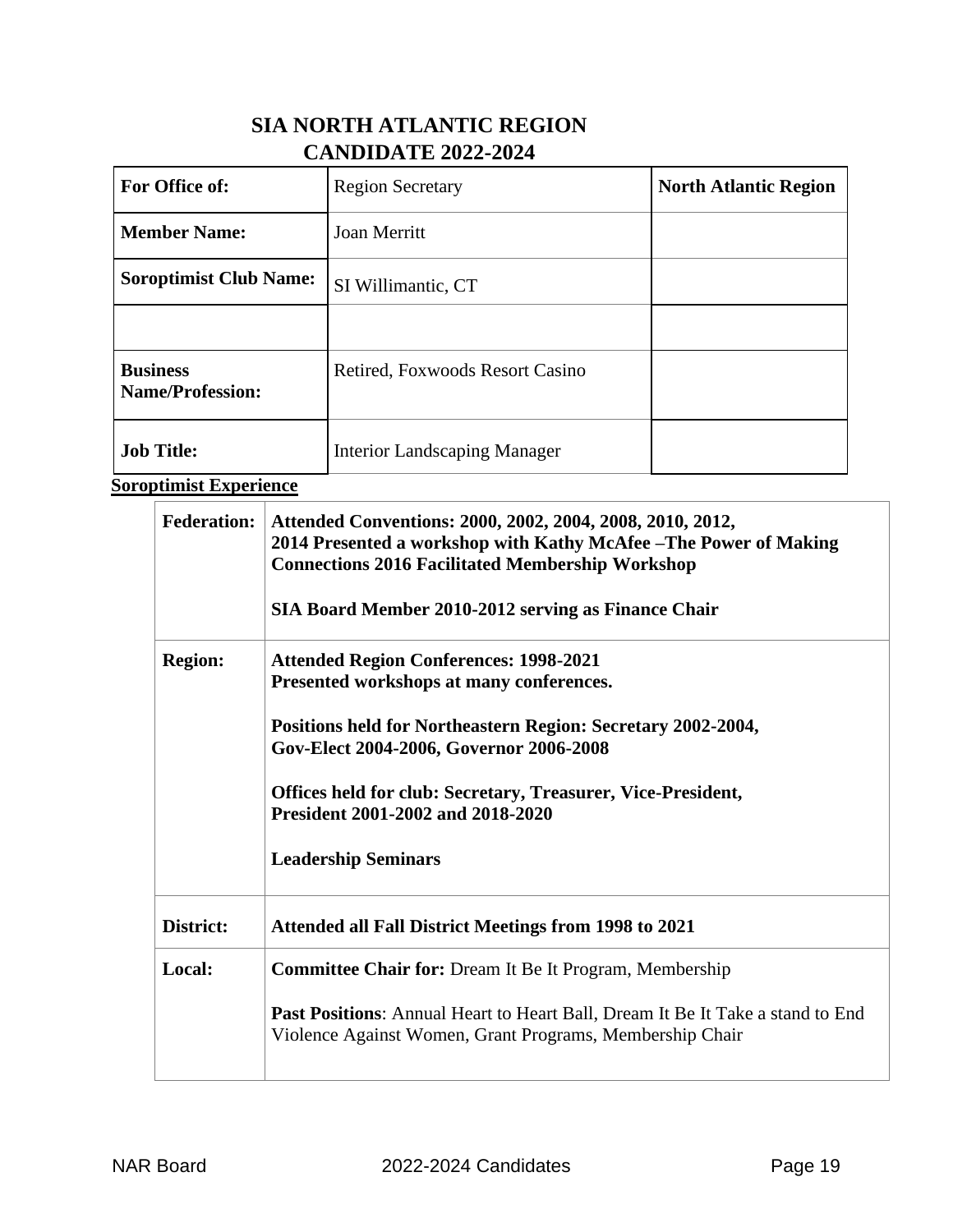#### **List Current Community And Other Activities:**

Treasurer, Friends of the Lebanon Senior Center 2016-2022 Volunteer Gardener

#### **Past community activities:**

Board member, Friends of the Lebanon Senior 2010- 2022 Sponsorship Chair, Relay for Life

#### **Honors/Recognitions:**

SIA Northeastern Region Soroptimist of the Year 2003 and 2009 Willimantic Chamber of Commerce Leadership Award 2009 Volunteer of the Year Award Lebanon Senior Center 2010 and 2018 Town on Willimantic Sunshine Award 2016 Connecticut Coalition Against Domestic Violence First 100 2017 **The above information will be published in the Call to Spring Conference. Please provide the following information for the North Atlantic Region's records.** 

**459 Goshen Hill Road Lebanon, CT 06249** 

#### **Home Address: Business Name & Address:**

**Cell: 860-428-1230 Business Telephone and Email:** 



#### **Paragraph explaining: Why Position Being Sought**

I have been a Soroptimist for 26 years. I am familiar with policies and procedures and with all aspects of leading a club and region. I understand that this is a challenging time for clubs and finding women to hold board positions is difficult. I am happy to serve as district secretary for this term and will inspire others to step up for the next one. I have served in many offices over the years and was always grateful for the chance to serve. If we want to grow as an organization, we need to streamline our way of

conducting business and feel that I can help accomplish this. At region conferences and district meetings we must instill the vision of a dynamic, growing organization in our members. I have the enthusiasm, positive attitude and communication skills needed to relay this vision.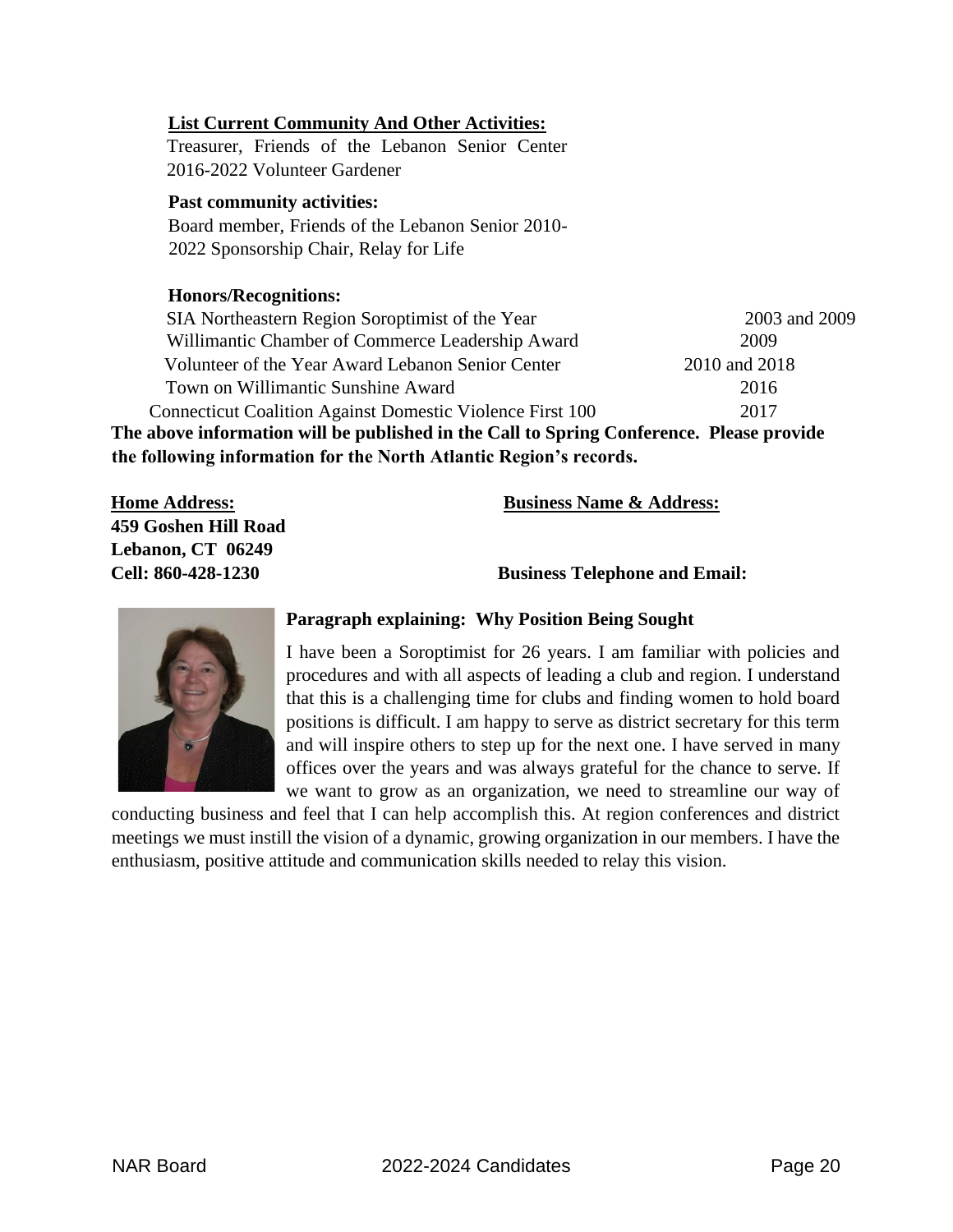### **FOR District One:**

# **SIA NORTH ATLANTIC REGION**

### **CANDIDATE 2022-2024**

| For Office of:                             | District 1 Director             | <b>North Atlantic Region</b> |
|--------------------------------------------|---------------------------------|------------------------------|
| <b>Member Name:</b>                        | Cindy Rivera                    |                              |
| <b>Soroptimist Club Name:</b>              | SI Fulton and Montgomery County |                              |
|                                            |                                 |                              |
| <b>Business</b><br><b>Name/Profession:</b> | Retired                         |                              |
| <b>Job Title:</b>                          |                                 |                              |

# **Soroptimist Experience**

| <b>Federation:</b> | <b>Attended Conventions:</b>                                                            |  |
|--------------------|-----------------------------------------------------------------------------------------|--|
| <b>Region:</b>     | Attended Region Conferences: Yes, have attended all but 2 in my 12 years as<br>a member |  |
|                    | Positions held for NAR: District 1 Secretary and District 1 Director<br>(currently)     |  |
|                    | Offices held for club: Board member, president                                          |  |
|                    | Leadership Seminars: Have attended all of them.                                         |  |
| District:          | Attend all Fall District Meetings: Yes, believe I missed 1                              |  |

| Local: | Committee<br>Chair for:<br><b>Bylaws</b>                                                                                                                                                                                                          |
|--------|---------------------------------------------------------------------------------------------------------------------------------------------------------------------------------------------------------------------------------------------------|
|        | <b>Past Positions:</b><br>Board member, President, chair of International Goodwill and understanding<br>committee, chair of bylaws committee, members Youth and Scholarship,<br>Goodwill and International Goodwill and Understanding committees. |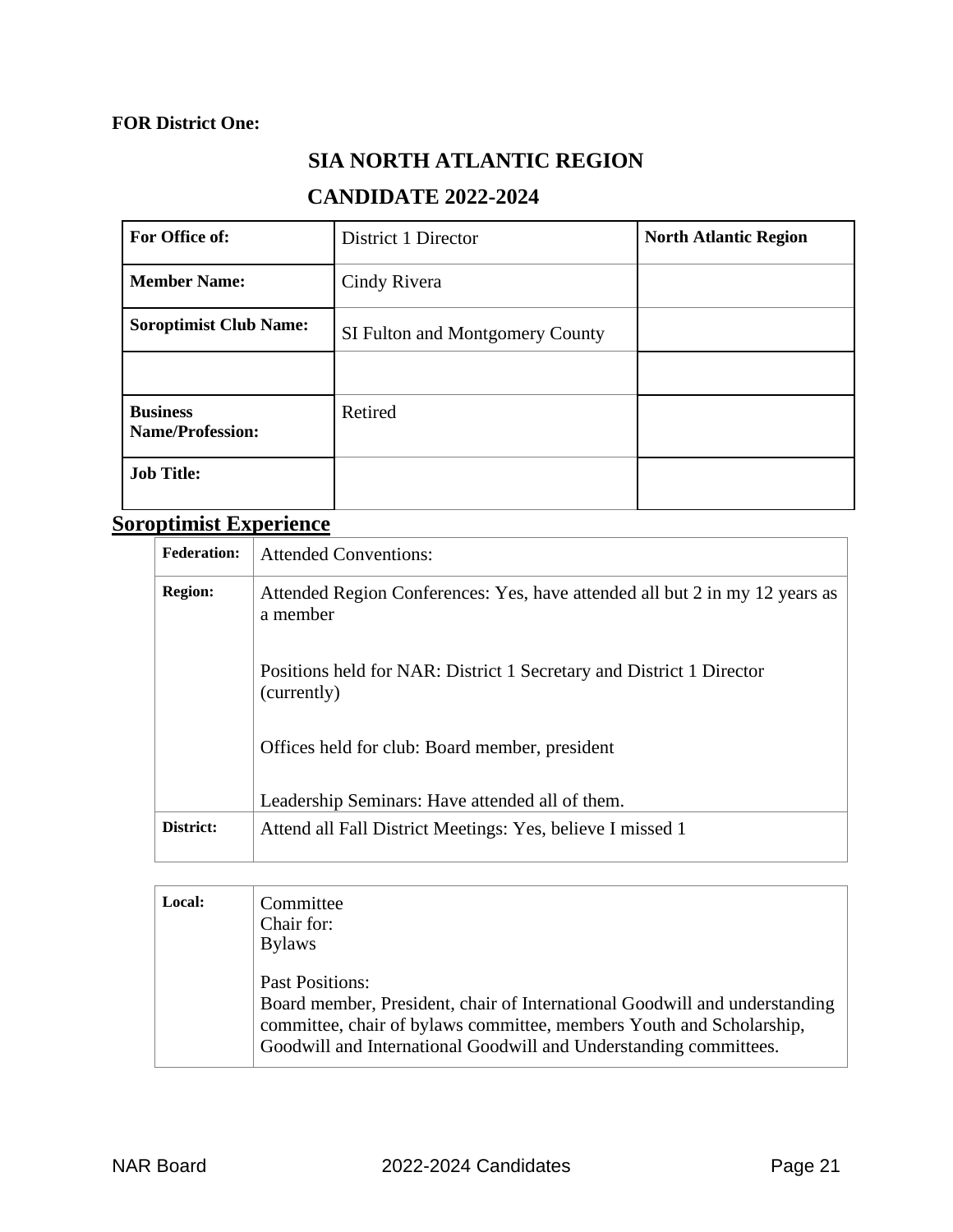### **List Current Community And Other Activities**:

- Treasurer of the Elizabeth Cady Stanton Women's Consortium Secretary of the Amsterdam Rotary Club.
- Chair of the Racial Justice Advocacy Network. For Women of the ELCA
- Member my church choir
- Lifetime member of Girl Scouts of the USA

#### *Past community activities:*

- *Member of the Fort Hunter Library Board.*
- *Commissioner for the Fort Hunter Fire Department.*
- *Past Sunday School teacher.*
- *Member of my church council and past president Member of my church synod council.*
- *Past Deacon at my church*
- *Past Treasurer for Women of the ELCA.*
- *Member of the Junior League of Schenectady and Saratoga Counties.*
- *Member of ASAPP promise.*
- *Girl Scout leader*
- *Girl Scout trainer and program planner*

#### *Honors/Recognitions:*

- *Thanks Badge for Girl Scouts of Northeastern NY*
- *Paul Harris Award from the Amsterdam Rotary club.*

The above information will be published in the Call to Spring Conference. Please provide the following information for the North Atlantic Region's records.

530 Sager Rd Retired Amsterdam NY 12010

Business Telephone and Email: Sunflowerlove530@gmail.com

Home Address: Business Name & Address:

Home Telephone:

518-506-5616



Paragraph explaining: Why Position Being Sought I would like to continue to support the clubs in District 1 reach the goals that they have set. Membership, fundraising and other club activities. I believe in our mission for women and girls and want to see us help more women and girls in our community and wider. Also, I want them to have fun with their sister Soroptimist. I want to support, guide and be a team player with them, letting them lead. Members have been wonderful through this pandemic and have kept clubs

connected and I want to continue to work and help these strong women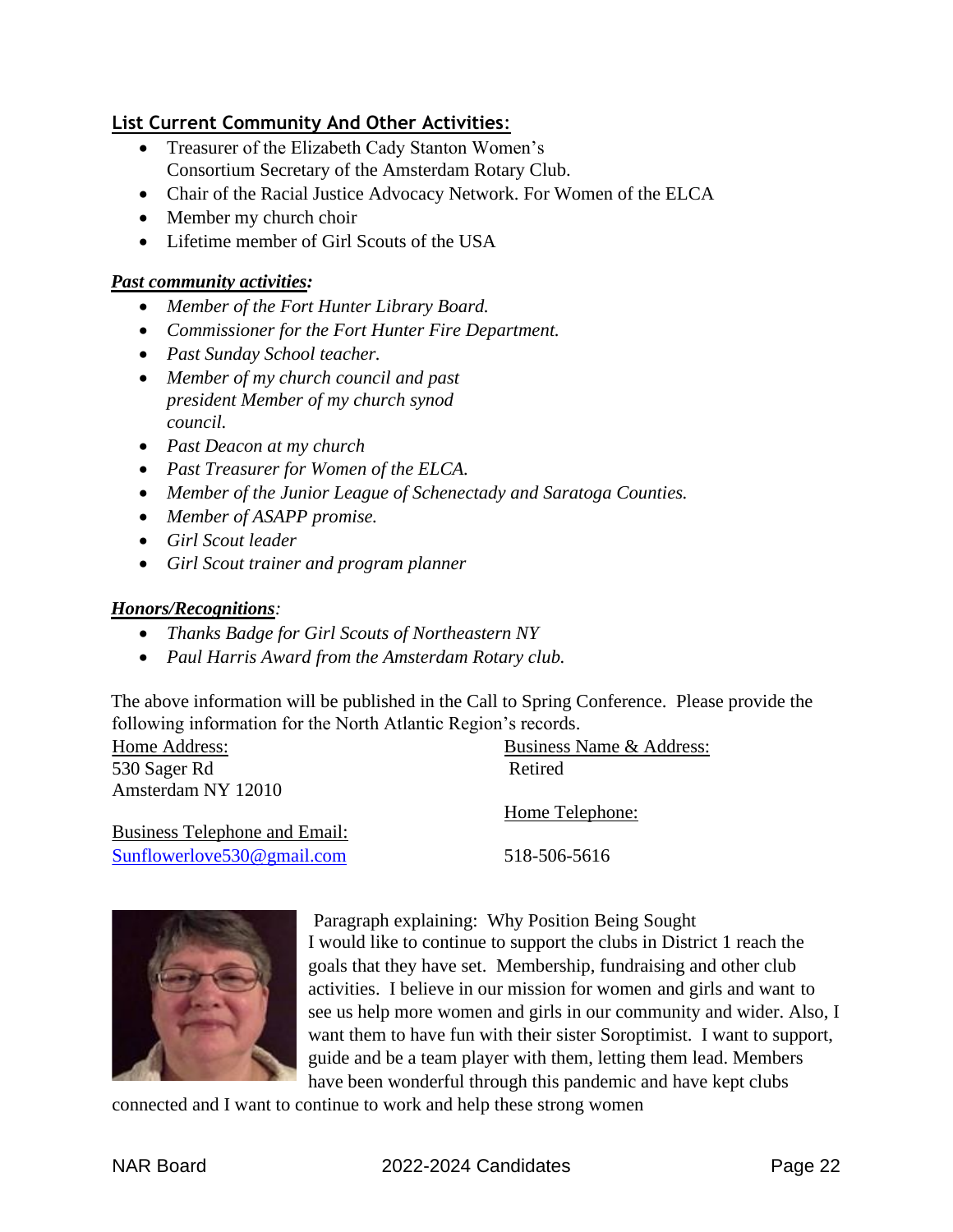### SIA NORTH ATLANTIC REGION CANDIDATE 2022-2024

| For Office of:                       | <b>District One Secretary</b>                       | North Atlantic Region |
|--------------------------------------|-----------------------------------------------------|-----------------------|
| <b>Member Name:</b>                  | Donna Gigone                                        |                       |
| Soroptimist Club Name:               | Schenectady                                         |                       |
|                                      |                                                     |                       |
| <b>Business Name/</b><br>Profession: | <b>Retired from Capital District</b><br><b>YMCA</b> |                       |
| Job Title:                           | <b>Former Executive Director</b>                    |                       |

### Soroptimist Experience

|           | Federation: Attended Conventions: Not yet but would love to!                                                                                                                    |  |  |
|-----------|---------------------------------------------------------------------------------------------------------------------------------------------------------------------------------|--|--|
| Region:   | Attended Region Conferences: Attended conferences 2012-2019                                                                                                                     |  |  |
|           | Positions held for NAR: District One Secretary 2019-<br>2021 Leadership Seminars: Attended Saratoga<br>leadership seminar                                                       |  |  |
| District: | Attend all Fall District Meetings: Attended Fall Meetings 2012-2019                                                                                                             |  |  |
| Local:    | Committee Chair for: Garden Tour Chair, Peace Garden Committee and Live Your<br>Dream Committee.<br>Past Positions: Currently serve as Schenectady Club Vice President.<br>Past |  |  |
|           | Schenectady President and Secretary.                                                                                                                                            |  |  |

### List Current Community And Other Activities:

I recently retired from the Capital District YMCA after a 27-year career. In my role as Executive Director of the Glenville Branch, I oversaw Financial Development, Advisory Council and Branch Operations to promote Healthy Living, Social Responsibility and Youth Development. I have a passion for working with people and involvement in the community which led me to become a Capital Region Chamber Ambassador. I love to tell everyone, "One of the best things I ever did in my career was to get involved with the Chamber". Some of my other volunteer experiences include Schenectady Soroptimist, Glenville Oktoberfest, Scotia-Glenville Kiwanis and Burnt Hills- Ballston Lake BPA. I reside in Rotterdam NY with my husband Peter and enjoy my grandchildren.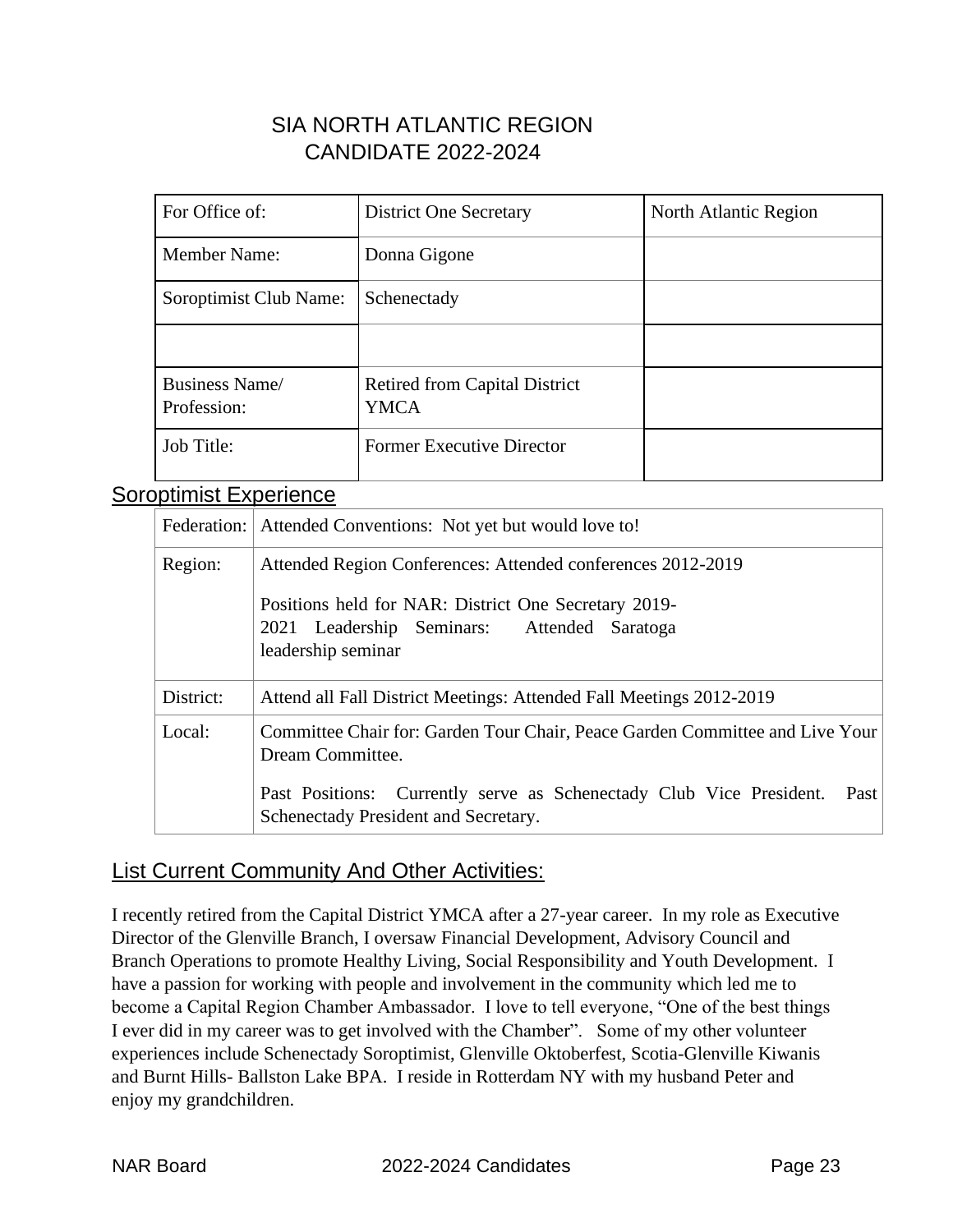Honors/Recognitions*:* Chamber Ambassador of the Year 2018, Capital District YMCA Heritage Club Member

The above information will be published in the Call to Spring Conference. Please provide the following information for the North Atlantic Region's records.

2625 First Ave N/A

Home Address: Business Name & Address:

Schenectady, NY 12303

Home Telephone: 518-355-4444 518-858-5350

dgigone23@gmail.com



generations.

Paragraph explaining: Why Position Being Sought:

It is a privilege and a great honor to serve as a Soroptimist officer and board member. My belief in the organization and mission is personally deep rooted. The most important thing we can do for our girls and women is to help them develop self esteem. Our daughters and granddaughters depend on us to show them the way to a successful life with emotional health. The Soroptimist organization has been instrumental in my life and I want to pay this important work forward to continue for the next

Serving on the North Atlantic Region Board the past two years has been a great learning experience and has deepened my commitment to Soroptimisim. If reelected, I would love to meet more members and visit more clubs as the ability to travel opens up. I am excited to continue with more learning and important work to move the mission forward in the world.

Thank you for your vote and I look forward to serving alongside all of you to change the world one girl, one woman at a time.

Sincerely, Donna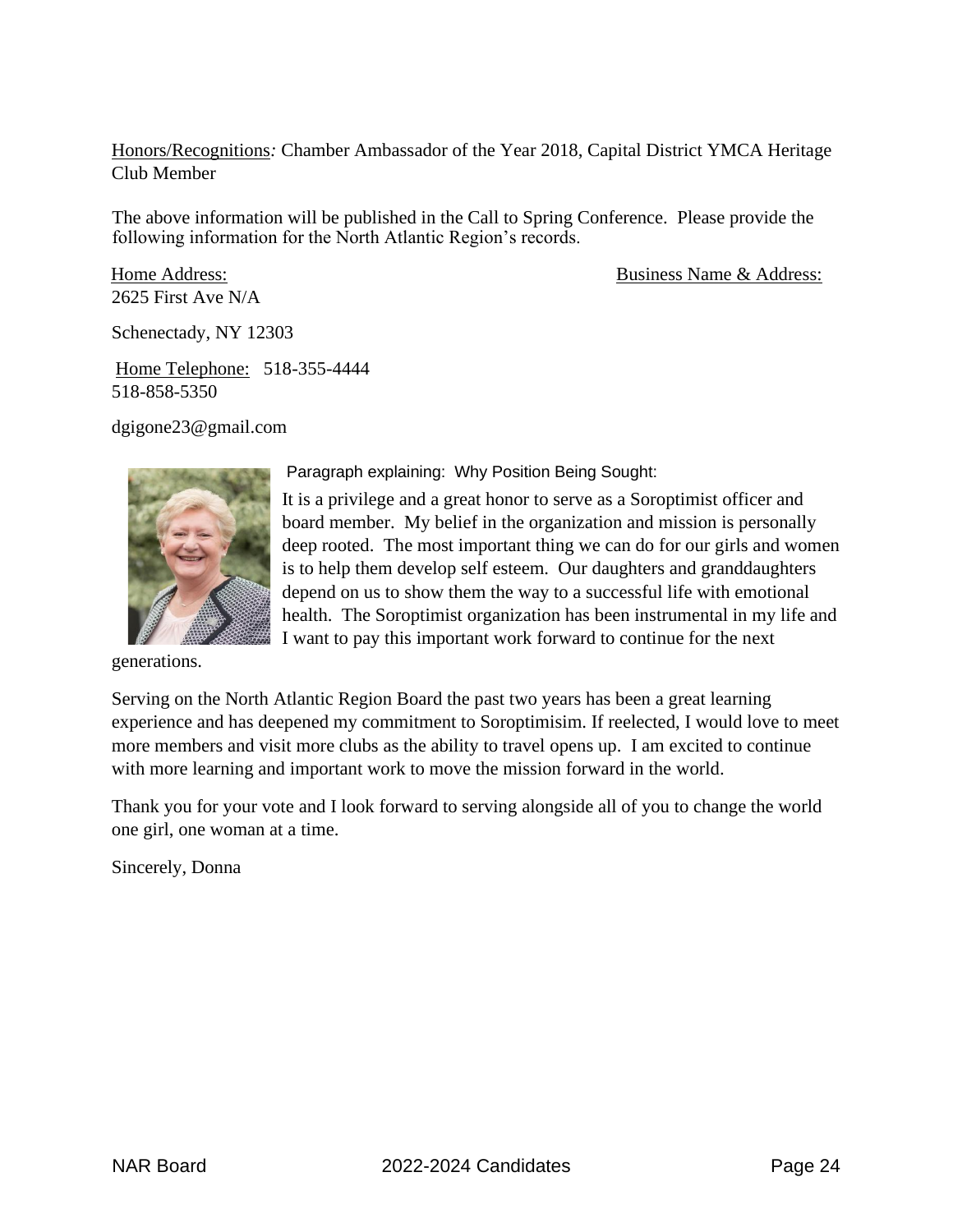#### **FOR District Two:**

### **SIA NORTH ATLANTIC REGION CANDIDATE 2022-2024**

| For Office of:                             | District 2 Director     |                 | <b>North Atlantic Region</b> |
|--------------------------------------------|-------------------------|-----------------|------------------------------|
| <b>Member Name:</b>                        | Joyce Schech            | Member #406667  |                              |
| <b>Soroptimist Club Name:</b>              | Soroptimist of Seaford  | Club # $102225$ |                              |
|                                            |                         |                 |                              |
| <b>Business</b><br><b>Name/Profession:</b> | <b>Practice Manager</b> |                 |                              |
| <b>Job Title:</b>                          | Retired                 |                 |                              |

### **Soroptimist Experience**

| <b>Federation:</b> | Attended<br>Conventions:                                                                                  |  |  |
|--------------------|-----------------------------------------------------------------------------------------------------------|--|--|
|                    | Orlando, Fla 2012                                                                                         |  |  |
| <b>Region:</b>     | Attended Region Conferences: All since 2006                                                               |  |  |
|                    | Positions held for NAR: District 2 Director 2020-2022                                                     |  |  |
|                    | District 2 Secretary 2016-2018                                                                            |  |  |
|                    | Offices held for club: Past President 2012-2015                                                           |  |  |
|                    | Vice-President 2011-2012                                                                                  |  |  |
|                    | Leadership Seminars: Presented Communication                                                              |  |  |
|                    | Presented Membership                                                                                      |  |  |
|                    | Co-Chairs: Finance                                                                                        |  |  |
|                    | Membership                                                                                                |  |  |
| District: 2        | Fall District Meetings: Attended all since 2006                                                           |  |  |
| Local:             | Committee Chair for: Ways and Means                                                                       |  |  |
|                    | Committee Member: Finance, Ways and Means, Service, Soroptimist Park, Your<br>Sisters Closet, Youth Forum |  |  |

### **List Current Community And Other Activities:**

Local Chapter of St Vincent de Paul

### *Past community activities:*

Eucharist Ministers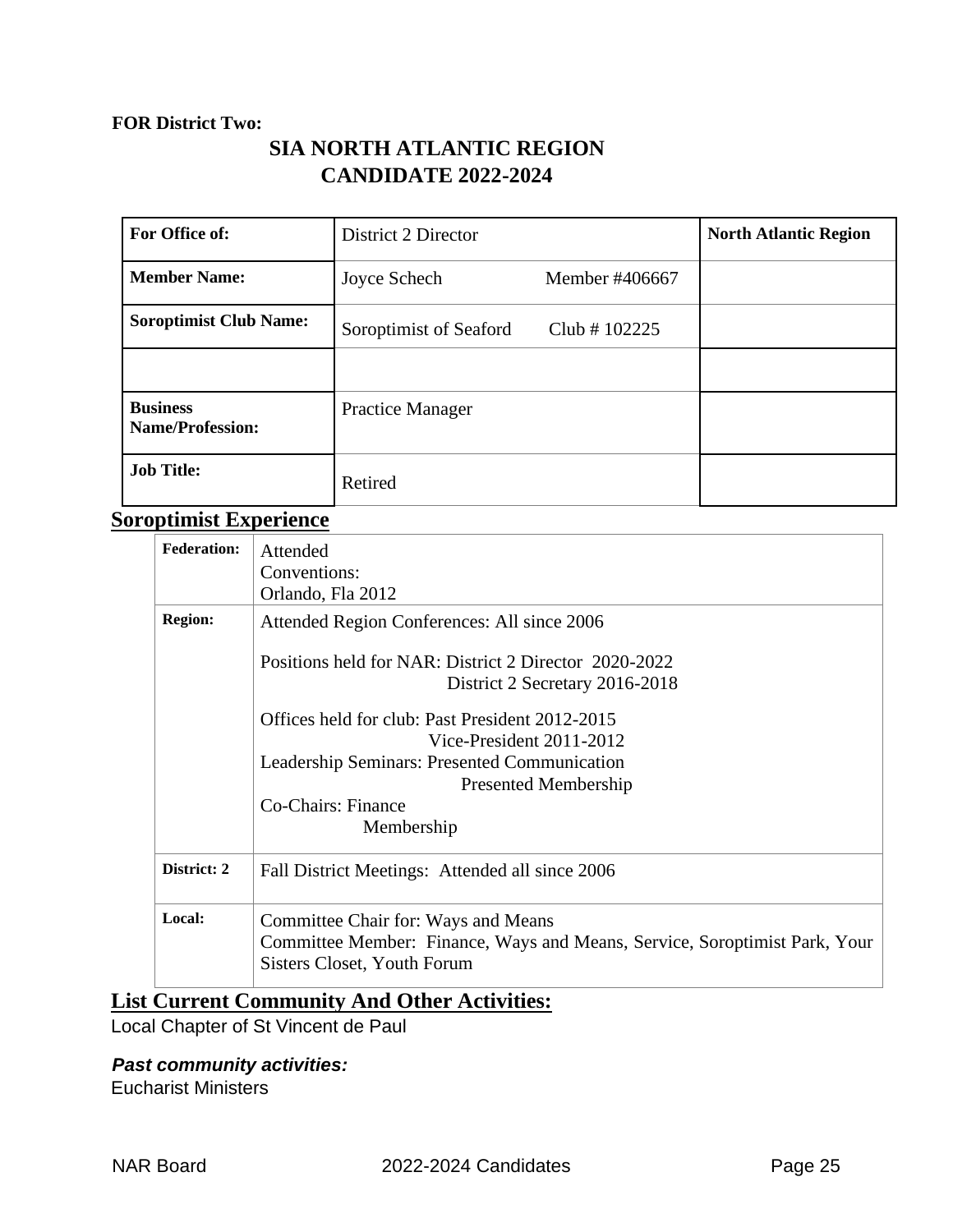Lector Volunteer Recreation and Parks Administrative Positions PTSA Officer Student Caucus DCC

### Honors/Recognition

Volunteer of the year

**The above information will be published in the Call to Spring Conference. Please provide the following information for the North Atlantic Region's records.** 

**Home Address:9036 Riverside Drive Seaford, De 19973** 

**Cell Phone: 302-236-9199 Home Telephone: 302-629-5427 Email: jschechde@comcast.net**



#### **Paragraph explaining: Why Position Being Sought**

Soroptimist builds life-long friendships and is a great way to network with women throughout the world that also believes that every women or girl should have an equal voice in their communities, states, and country. This position will help me to assist other clubs and members in their endeavors to support women and girls achieve their individual potential.

### **SIA NORTH ATLANTIC REGION CANDIDATE 2022-2024**

| For Office of:                   | District II Secretary                                                                   | <b>North Atlantic Region</b> |
|----------------------------------|-----------------------------------------------------------------------------------------|------------------------------|
| <b>Member Name:</b>              | Mary Borger                                                                             |                              |
| <b>Soroptimist Club Name:</b>    | SI of Seaford, Delaware                                                                 |                              |
| <b>Business Name/Profession:</b> | Draper Media (TV-Radio-Digital)-FT<br><b>Delaware Technical Community</b><br>College-PT |                              |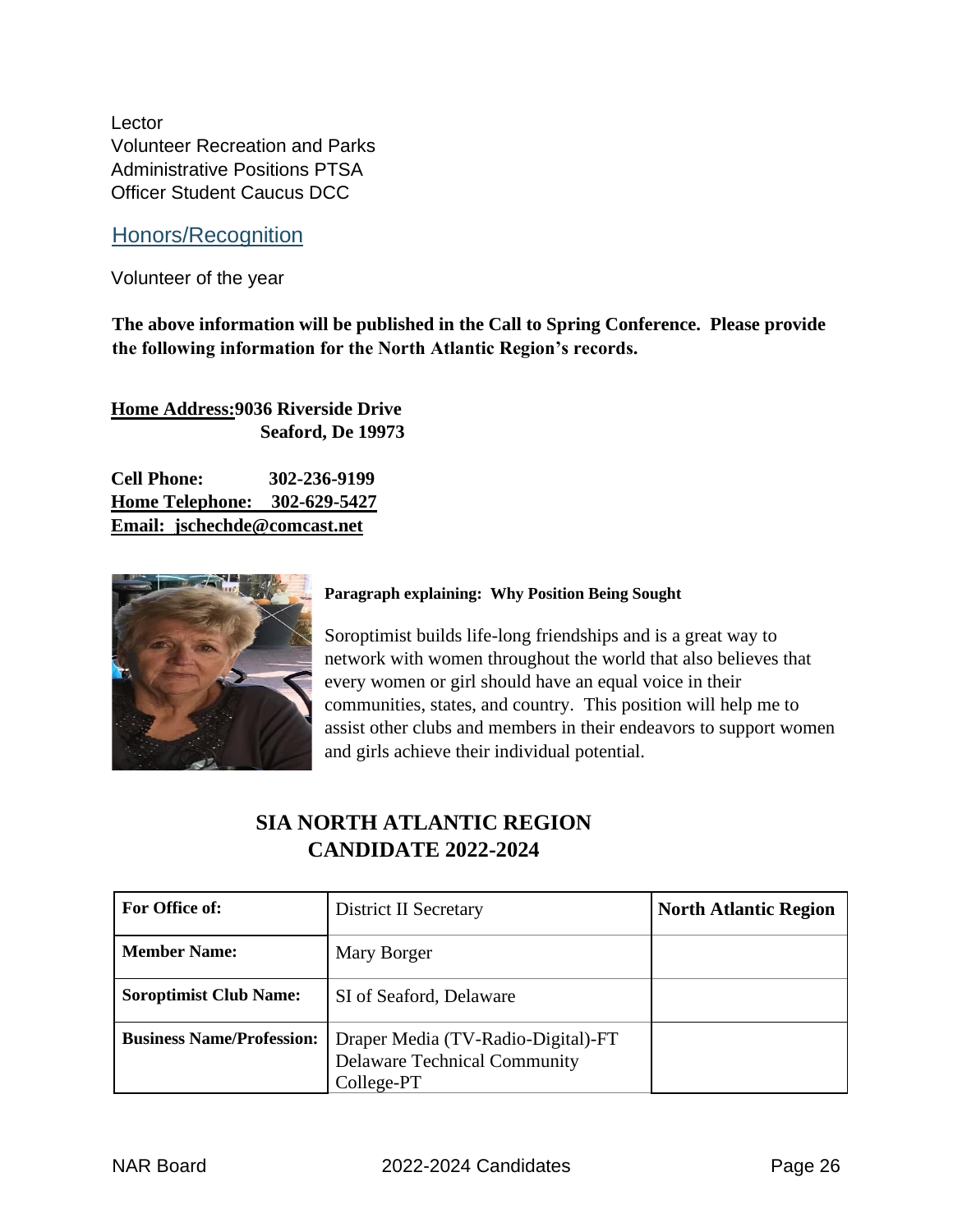| <b>Job Title:</b><br>Director of Marketing & Promotions |                                   |  |
|---------------------------------------------------------|-----------------------------------|--|
|                                                         | (Draper Media) Adjunct Instructor |  |
|                                                         | (DTCC)                            |  |

# **Soroptimist Experience**

| <b>Federation:</b> | <b>Attended Conventions:</b>                   |  |
|--------------------|------------------------------------------------|--|
|                    | SIA 100th Anniversary-Virtual $(9/25 \& 9/26)$ |  |
| <b>Region:</b>     | <b>Attended Region Conferences:</b>            |  |
|                    | 2013-Atlantic City, NJ                         |  |
|                    | 2015-Gettyburg, PA                             |  |
|                    | 2016-Saratoga, NY                              |  |
|                    | 2017-King of Prussia, PA                       |  |
|                    | 2018-Cape May, NJ                              |  |
|                    | 2019-Mars, PA                                  |  |
|                    | 2021-Virtual $(6/12)$                          |  |
|                    | <b>Positions held for NAR:</b>                 |  |
|                    | District II Secretary (July '21-present)       |  |
|                    | <b>Leadership Seminars:</b>                    |  |
|                    | 2016 Leadership-Malvern, PA                    |  |
|                    | 2017 SOAR-Malvern, PA                          |  |
| District:          | <b>Attend all Fall District Meetings:</b>      |  |
|                    | 2011-Tom's River, NJ                           |  |
|                    | 2012-Pottstown, PA                             |  |
|                    | 2013-Bethlehem, PA                             |  |
|                    | 2014-Seaford, DE                               |  |
|                    | 2015-Tom's River, NJ                           |  |
|                    | 2016-Ivyland, PA                               |  |
|                    | 2021-Johnstown, NY                             |  |

| Local: | <b>Committee</b>           |
|--------|----------------------------|
|        | <b>Chair for:</b>          |
|        | Dream It, Be It            |
|        | (current)                  |
|        | <b>Past Positions:</b>     |
|        | 2011-12 2nd Vice-President |
|        | 2012-15 1st Vice-President |
|        | 2015-17 President          |

*List Current Community and Other Activities***:**  Boys & Girls Club of Western Sussex County-Board Member Children & Families First-Board Member DTCC Communications Advisory Committee Sussex Tech Media Advisory Committee Seaford High School CTE Advisory Council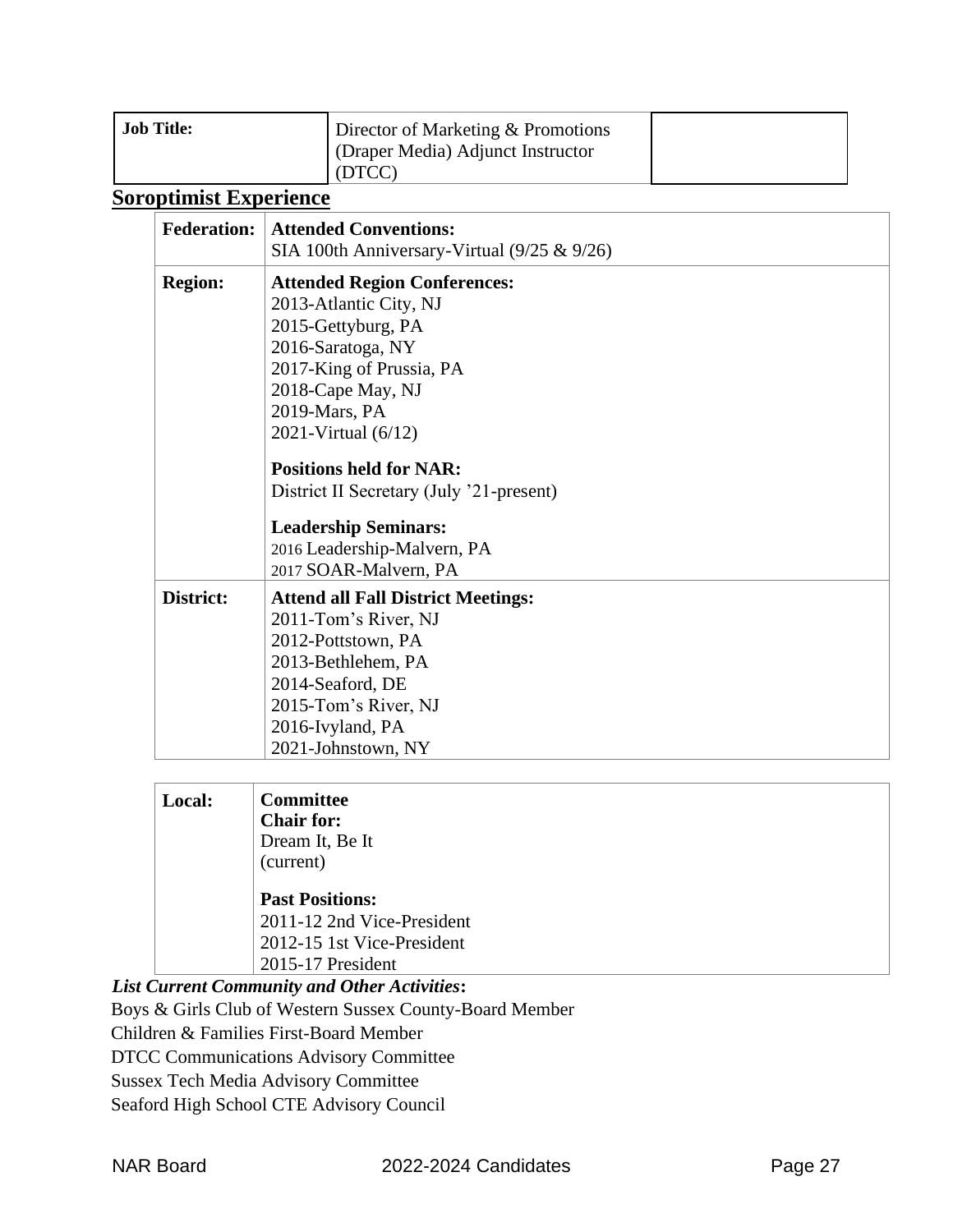WBOC Jefferson Awards Committee-Co-chair Draper Holdings Charitable Foundation Bless Our Children Campaign-Chair City of Seaford Parks and Recs Committee

#### *Past community activities:*

Leadership Delaware Fellow 2011 Leadership Longview 1996-7 Campfire Girls & Boys of East Texas-Board Member 1995-1997 Junior Achievement Volunteer 1995-1997 Sussex Central High School Advisory Council Leadership Delaware Alumni Board

#### *Honors/Recognitions:*

**The above information will be published in the Call to Spring Conference. Please provide the following information for the North Atlantic Region's records.** 

#### **Home Address: Business Name & Address:**

402 W. King Street Draper Media (WBOC) Seaford, DE 19973 1729 N. Salisbury Blvd. Salisbury, MD 21801

#### **Home Telephone:**

443-880-9080 410-603-0322 (cell-preferred)

**Business Telephone and Email:** 302-629-0937 (home-No VM) mborger@wboc.com



#### **Paragraph explaining: Why Position Being Sought**

In the summer of 2021, I was asked to fill the role of District II Secretary. While I did not seek the position, I have thoroughly enjoyed serving in this role for the North Atlantic Region and hope to continue for another term. In my first few months, I produced the region's first digital newsletter with the input from the NAR Board and visited Cape May, NJ for their DIBI event along with DII Director Joyce Schech. But there is so much more I would love to

contribute not only to District II but also to the NAR. As you may notice from the list of past meetings I've attended, I am passionate about SIA and NAR. As Soroptimists, we will change the world for women and girls. And my dream is to always be a part of the group that makes it happen. Thank you for your consideration.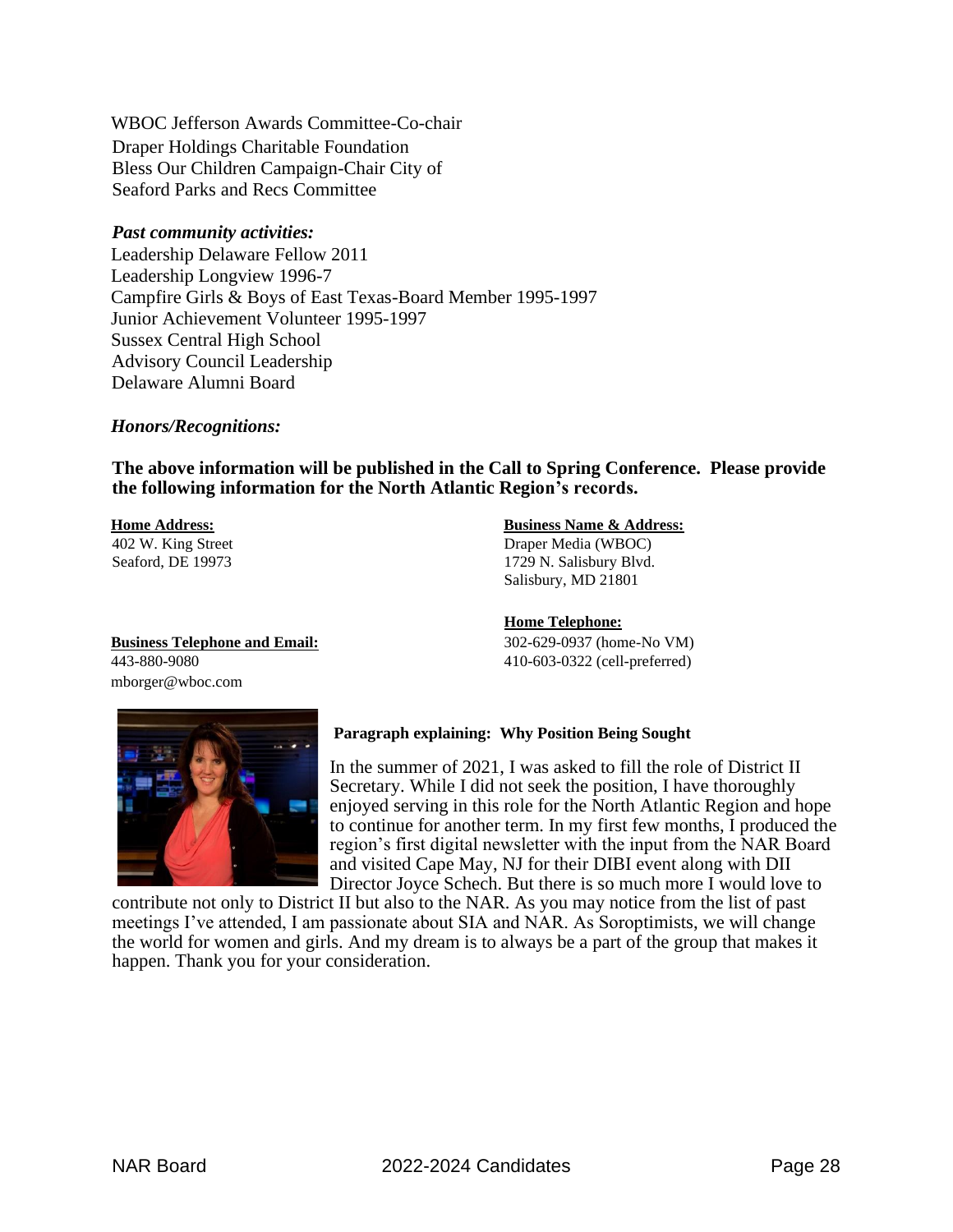

**FOR District 3:**

### **SIA NORTH ATLANTIC REGION CANDIDATE 2022-2024**

| For Office of:                   | District III Director                    | <b>North Atlantic Region</b> |
|----------------------------------|------------------------------------------|------------------------------|
| <b>Member Name:</b>              | <b>Christine Herman</b>                  |                              |
| <b>Soroptimist Club Name:</b>    | Phoenixville                             |                              |
| <b>Business Name/Profession:</b> | <b>Lighthouse Educational Consultant</b> |                              |
| <b>Job Title:</b>                | Owner/Consultant                         |                              |

### **Soroptimist Experience**

| <b>Federation:</b> | <b>Attended Conventions:</b><br>I am a newer member so haven't had the opportunity to attend many<br>$\bullet$<br>conferences                                      |
|--------------------|--------------------------------------------------------------------------------------------------------------------------------------------------------------------|
| <b>Region:</b>     | <b>Attended Region Conferences:</b><br><b>Positions held for NAR:</b><br><b>Offices held for club:</b> Vice President (co President)<br><b>Leadership Seminars</b> |
| District:          | <b>Attend all Fall District Meetings:</b><br>Again, I am a newer member so haven't had the opportunity to attend<br>many meetings yet.                             |
| Local:             | <b>Committee Chair for:</b><br>Past Positions: Fashion Show co-host                                                                                                |

### **List Current Community And Other Activities:**

*Past community activities: President of Phoenixville CTC (Communities that Care), Board Member of Together We Can Raise a Village, Co-Host of Voices of the Village Safe Harbor Meal Provider*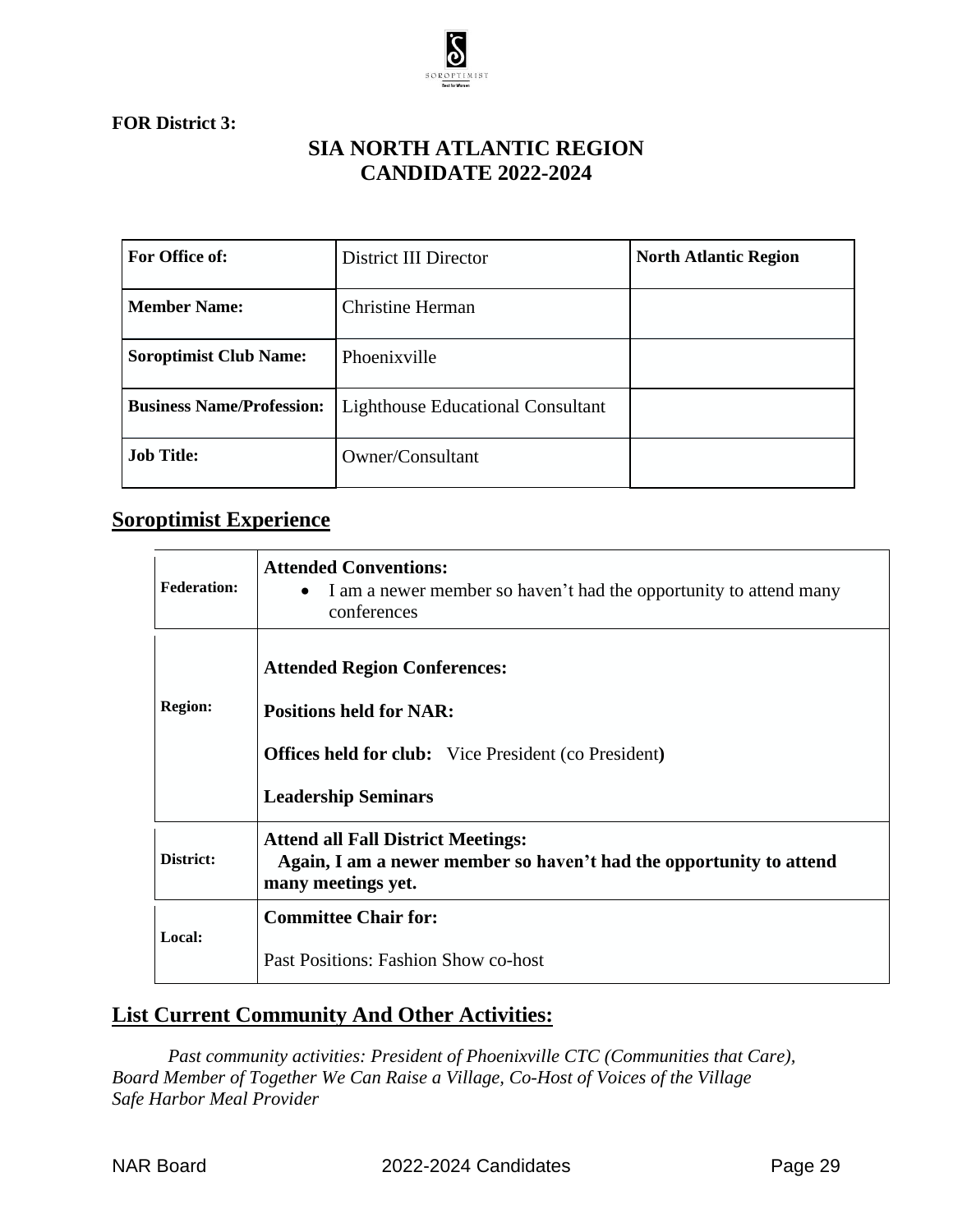*Honors/Recognitions: B*achelors West Chester University (Music Education), Masters in Educational Leadership, currently a doctoral student at William Taft University focusing on Leadership

**The above information will be published in the Call to Spring Conference. Please provide the following information for the North Atlantic Region's records.**

**Home Address: 3228 Tyning Lane**

**address)**

**Downingtown, Pa 19335 Business Name & Address: Lighthouse Educational Consultant (same**

**Home Telephone: same**

**Business Telephone and Email: [christine@ldc.org](mailto:christine@ldc.org) 484-886-2983**



#### **Paragraph explaining: Why Position Being Sought:**

I have loved being a part of a strong woman focus organization that supports women and child in need. I have seen the Soroptimist work make such an impact in our community. As leader, I would love to take my knowledge and drive in supporting the North Atlantic Region as the Director. Now more than ever it is important for local clubs to share resources, ideas and vision for the betterment of their local and for Soroptimist. I hope to continue the fine work that has been done for the

last 100 years and be part of the leadership team to help bring about new ideas and resources for the next 100 years.

#### Bio from my webpage (Lighthouse Educational Consultants)

Ms. Christine Herman is an instructional leader with 24 years of public, charter and private school experience. She is an expert in supporting teachers and families in providing resources that are "best for kids". She started her professional career as a music teacher in the Oxford Area School District and held administration roles for Camelot, the School District of Lancaster, Cocalico School District and Renaissance Academy Charter School. Ms. Herman received her BS in Music Education from West Chester University and her MA in Educational Leadership from Wilmington University. She is currently working on her doctorate in Educational Administration from William Taft University. She resides in Downingtown with her son and has a daughter in college who is studying education.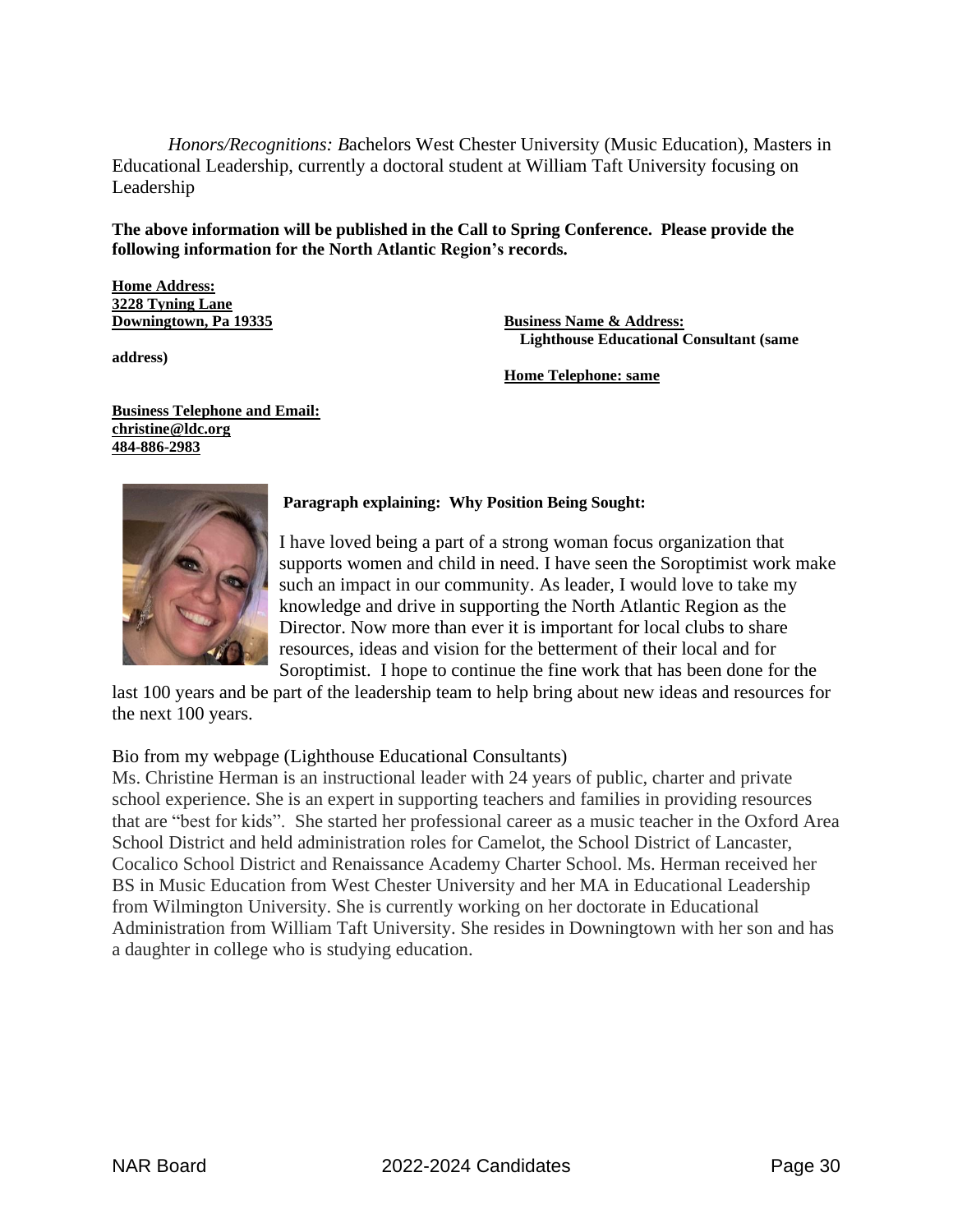#### **FOR District Four:**

### **SIA NORTH ATLANTIC REGION**

### **CANDIDATE 2022-2024**

| For Office of:                   | District IV Director                       | <b>North Atlantic Region</b> |
|----------------------------------|--------------------------------------------|------------------------------|
| <b>Member Name:</b>              | Lisa A. Malago                             |                              |
| <b>Soroptimist Club Name:</b>    | <b>SI Fayette County</b>                   |                              |
|                                  |                                            |                              |
| <b>Business Name/Profession:</b> | Choice Hotels International Inc            |                              |
| <b>Job Title:</b>                | Revenue Manager – Smoky Mountain<br>Region |                              |

### **Soroptimist Experience**

| <b>Federation:</b> | <b>Attended Conventions: None</b>                                                                                                       |
|--------------------|-----------------------------------------------------------------------------------------------------------------------------------------|
| <b>Region:</b>     | Attended Region Conferences: I attended the Spring Conferences in Valley<br>Forge and in Mars PA and the Virtual Spring Conference 2021 |
|                    | Positions held for NAR: District IV Secretary - current                                                                                 |
|                    | Offices held for club: Vice-President $2013 - 2015$ and President $2015-2017$                                                           |
|                    | Leadership Seminars – SOAR 2019                                                                                                         |
| District:          | Attend all Fall District Meetings:<br>Attended FDM in Uniontown, Cranberry Twp/Mars, Danville and<br>Connellsville                      |
| Local:             | Committee Chair for: Scrapbook/Historian, Publicity, Awards Chair, 2019 FDM<br>Chair (Connellsville)                                    |
|                    | Past Positions: 2019 FDM Chair (Connells ville)                                                                                         |

### **List Current Community And Other Activities:**

Finance Coordinator – Special Olympics PA, Fayette County Program Laurel House Inc, Advisory Committee Red Cross of Westmoreland Fayette County – Diversity and Inclusion Committee Member

#### *Past community activities:*

Connellsville BPW Past President, Vice President, Secretary and Treasurer Downtown Connellsville Promotions Committee Chair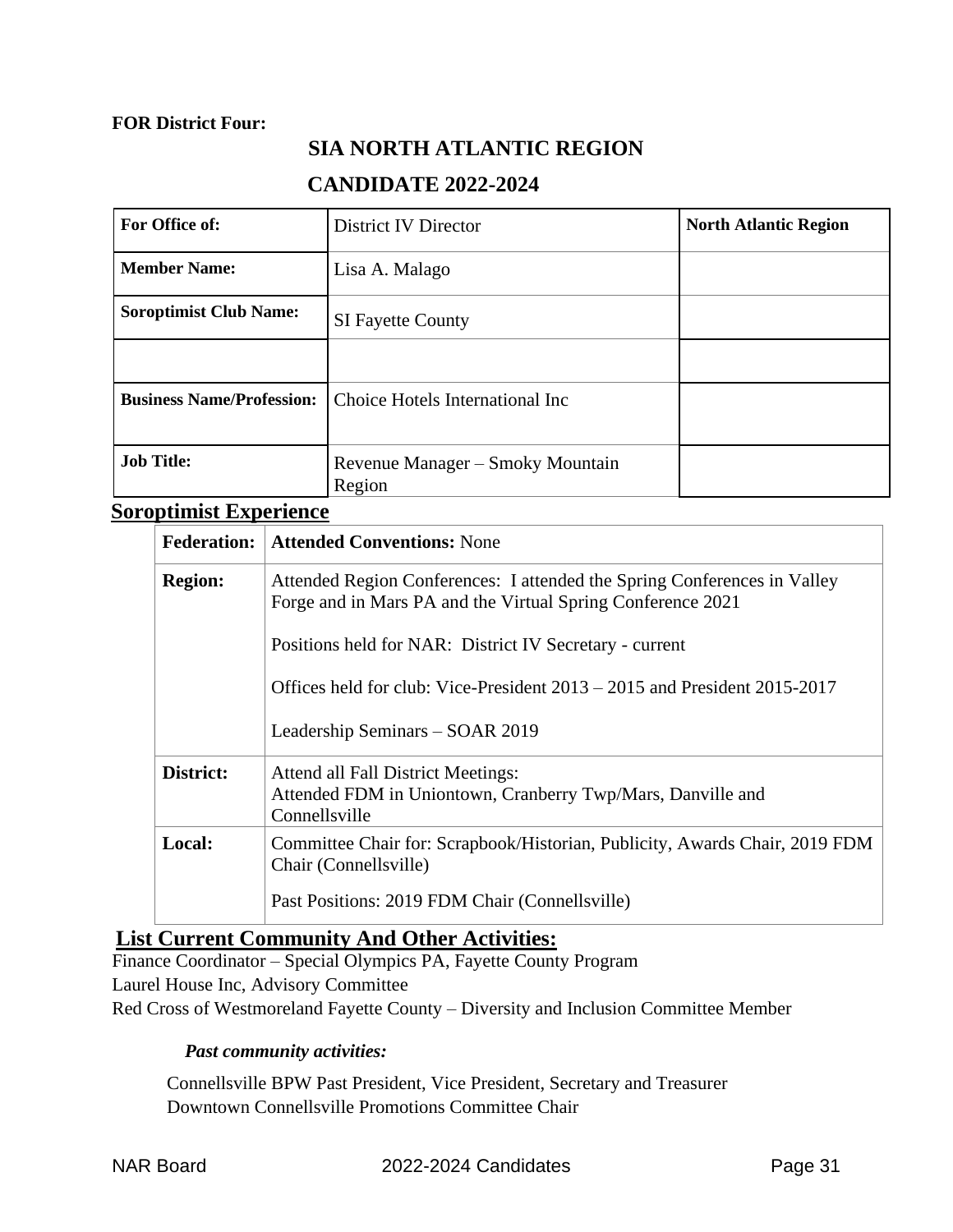Special Olympics PA – Fayette County Program Volunteer Manager 20+ years Laurel House Inc. - Community Living Agency for Handicapped Individuals – Past President Fayette Chamber of Commerce – Board Member and Chair of the Tourism Alliance. Laurel Highlands Convention and Visitors Bureau – Board Member

Youth Group Leader – Immaculate Conception Catholic Church in Connellsville PA

#### **The above information will be published in the Call to Spring Conference. Please provide the following information for the North Atlantic Region's records.**

| <b>Business Name &amp; Address:</b>    |
|----------------------------------------|
| <b>Choice Hotels International</b>     |
| Rockville MD                           |
| <b>Home Telephone:</b>                 |
|                                        |
| 724-626-8780                           |
| pamalagos@zoominternet.net (preferred) |
|                                        |



#### **Paragraph explaining: Why Position Being Sought:**

I have enjoyed my time with SI Fayette County and as the District IV Secretary over the last year and a half, and this time on the NAR Board has only served to strengthen my resolve to move our Region, District and Clubs forward toward accomplishing our mission of serving women and girls in our communities, our country and the world. Our clubs have made such an impact so far, but I realize there is so much more to

do. I want to be a part of helping the North Atlantic Region Clubs share the mission and vision of Soroptimist International of the Americas with the women and girls in their own communities, collectively change the world. Over the last several years, by attending North Atlantic Conferences and Leadership events, I have come to realize that our organization cannot accomplish our goals if members don't choose to step up into leadership roles on a regional and national levels. I feel that my time on the NAR Board has prepared me to make the next step on my Soroptimist journey and run for District IV Director.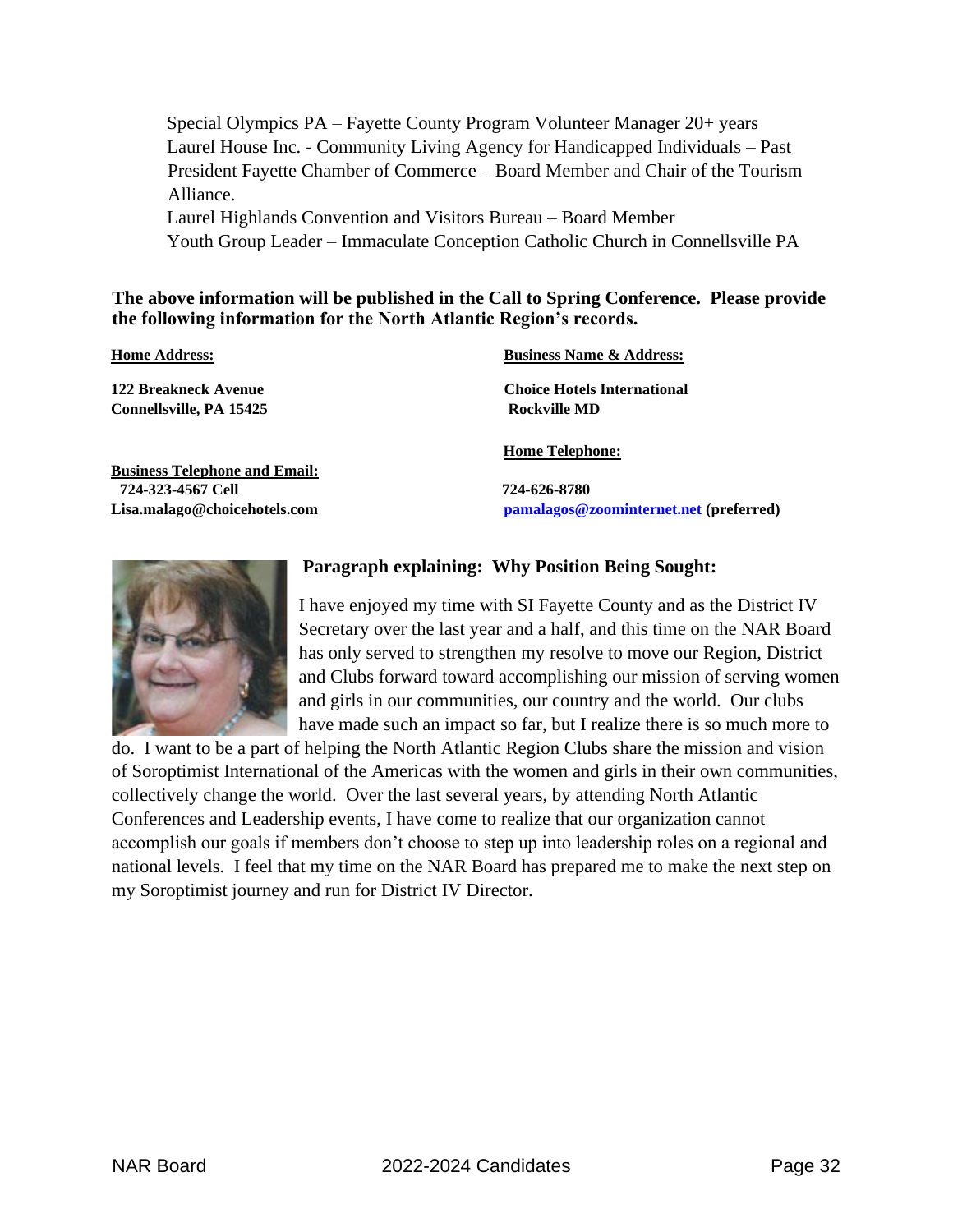### **SIA NORTH ATLANTIC REGION CANDIDATE 2018-2020**

| For Office of:                   | District 4 Secretary            | <b>North Atlantic Region</b> |
|----------------------------------|---------------------------------|------------------------------|
| <b>Member Name:</b>              | Catherine Forman                |                              |
| <b>Soroptimist Club Name:</b>    | Soroptimist of Fayette County   |                              |
| <b>Business Name/Profession:</b> | <b>Retired Registered Nurse</b> |                              |
| <b>Job Title:</b>                | N/A                             |                              |

### **Soroptimist Experience**

| <b>Federation:</b> | <b>Attended Conventions: None</b>                                                                                                                                             |
|--------------------|-------------------------------------------------------------------------------------------------------------------------------------------------------------------------------|
| <b>Region:</b>     | Attended Region Conferences: Spring Conference for the last 4 years<br>Positions held for NAR: Co-chair for NAR merchandise 2020-present<br>Leadership Seminars: Last 3 years |
| District:          | Attend all Fall District Meetings: Yes-last 4 years                                                                                                                           |
| Local:             | <b>Past Positions:</b><br>Member of the following committees:<br>Board Member previous 4 years, co-chair for fall district meeting-2018                                       |

### **List Current Community And Other Activities:**

*Past community activities:* As member of Clifton Church of the Brethren-Sunday School Teacher, Member of Church of the Brethren Women's Group, Member of the Children's Disaster Services-Red Cross, Member of the National Nurses United that Advocates for Safe Staffing and Healthcare for All, Medical Missions Trip to India -2004, Medical Missions Trip to Africa -2007, Medical Missions Trip to Haiti -2010

**The above information will be published in the Call to Spring Conference. Please provide the following information for the North Atlantic Region's records.** 

**Home Address:** 398 Forky Farm Road Bruceton Mills, WV 26525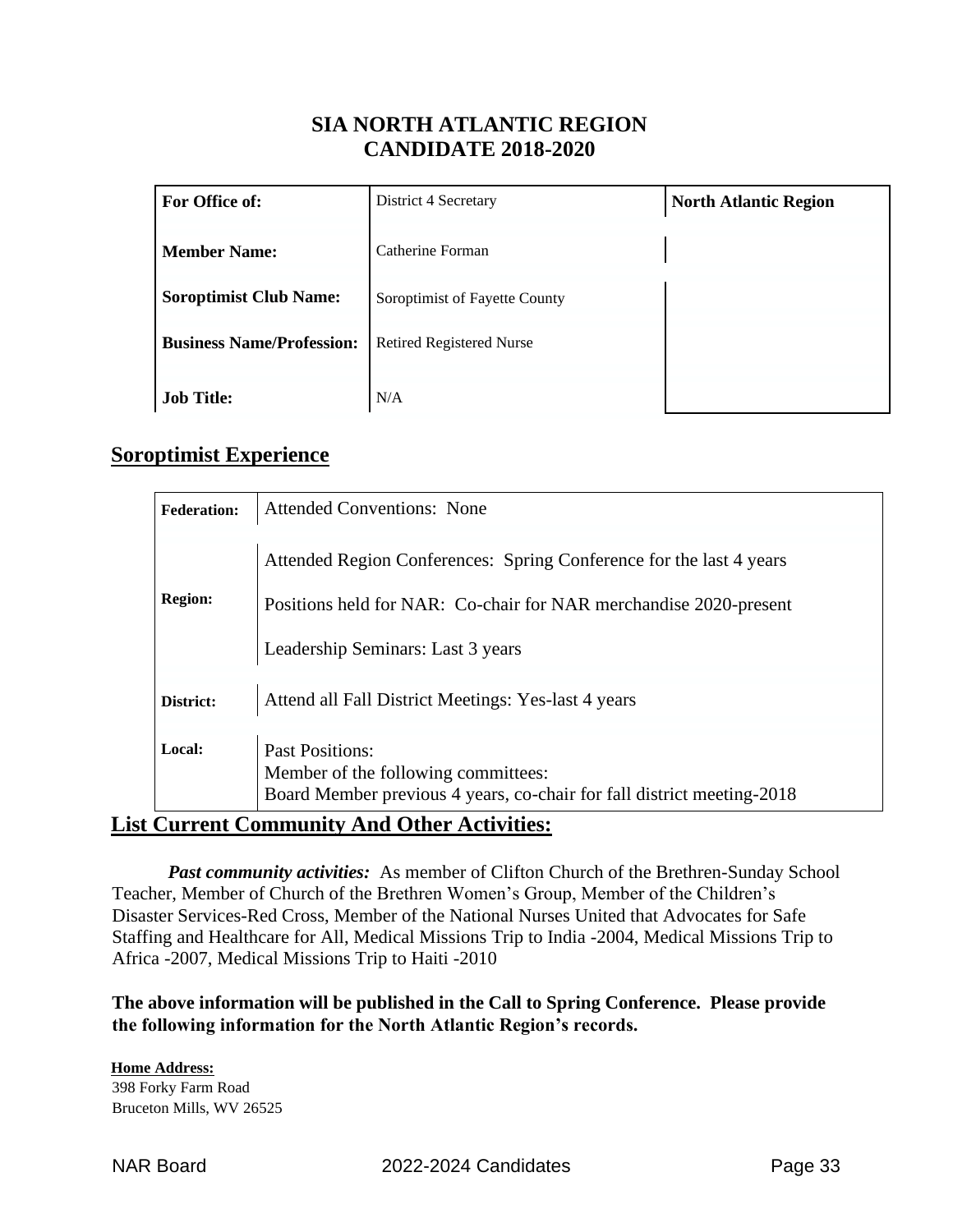### **Home Telephone:**

304-379-6382

#### **Business Telephone and Email:**



#### **Paragraph explaining: Why Position Being Sought**

To support the organization in its mission in helping women and girls with access to the education and training they need to achieve economic empowerment. I'm task and goal oriented and understand the need to complete objectives on a timely basis. I am organized, a good listener and focused. These are traits that make me a good candidate for secretary. I'm passionate about the mission and enjoy working with strong women who are committed to achieving the goals of the North Atlantic region

# SIA NORTH ATLIC REGION

# CANDIDATE 2022-2024 For Office of:  $\begin{array}{|l|} \hline \end{array}$  Secretary – District IV North Atlantic Region Member Name: Tasha L. Herald Soroptimist Club Name: SI S.U.N. **Business** Name/Profession: Dauphin County Domestic Relations Job Title: Conference Officer

### Soroptimist Experience

| Federation: | <b>Attended Conventions: None</b>                                                                                                                                                                                                                  |
|-------------|----------------------------------------------------------------------------------------------------------------------------------------------------------------------------------------------------------------------------------------------------|
| Region:     | Attended Region Conferences: Cape May – NJ 2018 and Butler – PA 2019                                                                                                                                                                               |
|             | Positions held for NAR: Vice-Chair of Membership for District IV - Currently                                                                                                                                                                       |
|             | Leadership Seminars: SOAR - 2017 - Phoenixville PA                                                                                                                                                                                                 |
| District:   | Attend all Fall District Meetings: District $3/4$ -Danville PA – 2017, District $3/4$ -<br>Phoenixville PA – 2018 and District $3/4$ -Connellesville PA – 2019 – District $3/4/5$ -<br>Selinsgrove $PA - 2021$                                     |
| Local:      | Committee Chair for: Co-Chair of Administration Committee 2018-present.                                                                                                                                                                            |
|             | Past Positions: Director – Board of Directors, Chair of Inspirations for meetings,<br>Transforming Treasures Committee, Member of 70th Anniversary party, Past<br>Recording Secretary, (filled open position that was from resignation) from 2019. |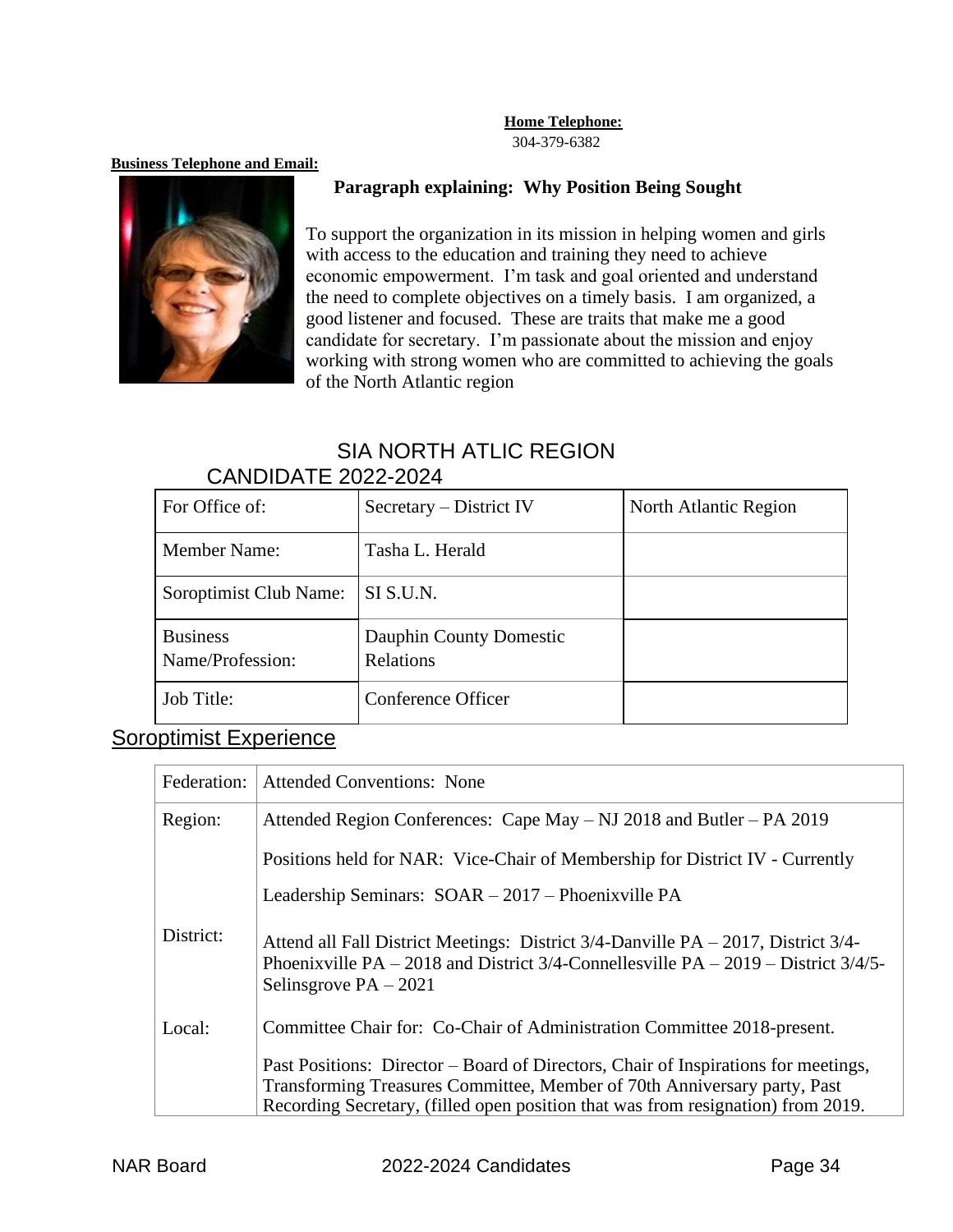Installed as Secretary July 2019 term also and served until end of 2021 term. -D4 Fall District Meeting planning committee-2021

### List Current Community and Other Activities:

Current Community Activities: SI SUN Soroptimist Current Member. Attends Grace Covenant Community Church regularly.

*Past community activities:* Prior Member of Susquehanna Civil War Round Table; Prior Member Union County Historical Society; Prior Member - Administration of Justice and Society Member; Prior Member of Union County Soldier and Sailor Restoration Parade Committee Member; Prior Member of PA Army National Guard 3rd of 103rd Family Support Steering Committee Member; marched in the Union County's 4th of July Annual Parade; Prior Volunteer at United States Penitentiary – Lewisburg Bureau of Prisons.

*Honors/Recognitions:* Recipient of the Donald Rote Scholarship in High School.

The above information will be published in the Call to Spring Conference. Please provide the following information for the North Atlantic Region's records.

| Home Address:                | Business Name & Address:                  |
|------------------------------|-------------------------------------------|
| 2148 North Old Trail         | Dauphin County Domestic Relations         |
| Selinsgrove PA 17870         | 25 South Front Street Harrisburg PA 17101 |
| Home Telephone: 570-259-5965 |                                           |

Business Telephone and Email:

717-780-7480

#### tlherald@ptd.net



Paragraph explaining: Why Position Being Sought I am seeking this position because I believe that I have a lot to offer as District IV Secretary. I was very prompt and precise with all of my submissions of Business and Board minutes within my Club when I was Recording Secretary. I took pride in being in the Secretary position. I have received many compliments of such. I am reliable and have attended a lot of Soroptimist events. I rarely miss a Club Business Meeting and/or a Board

Meeting. I perform all requests of the President and President-Elect of my Club to the best of my abilities. I am Co-Chair the Administrative Committee. I am responsible for membership, I invite prospective members and greet them at meetings. I assign a mentor to the guest (another club member) so they have someone to ask questions and be with them at the meeting.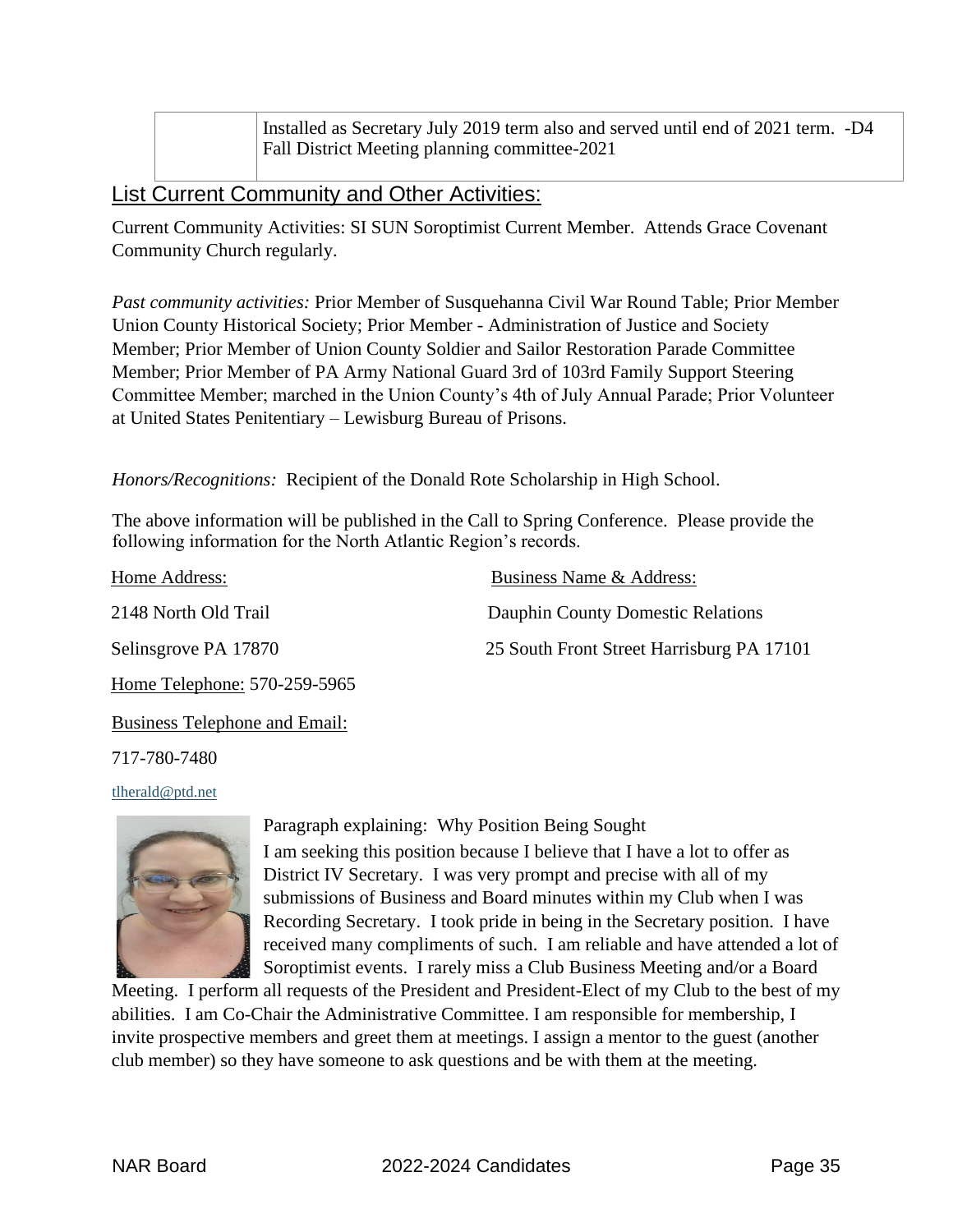As Vice-Chair of Membership for District 3/4 I have worked closely with the Chair Lenore Scurry to coordinate presentations, gather information and actually be a presenter. I helped present at the 2019 Spring Conference and was the sole Presenter at the Fall District Meeting 3/4.

I have been told "Your enthusiastic personality and how proud you are to be a Soroptimist makes you an up and coming shining star."

When I joined Soroptimist, I knew I have found my forever Club! The friendships, the bonds, the everlasting relationships I have already developed are so beyond words.

I believe my work and personal experience would be a great asset to the NAR Board. I look forward to possibly serving and giving more back to this wonderful organization.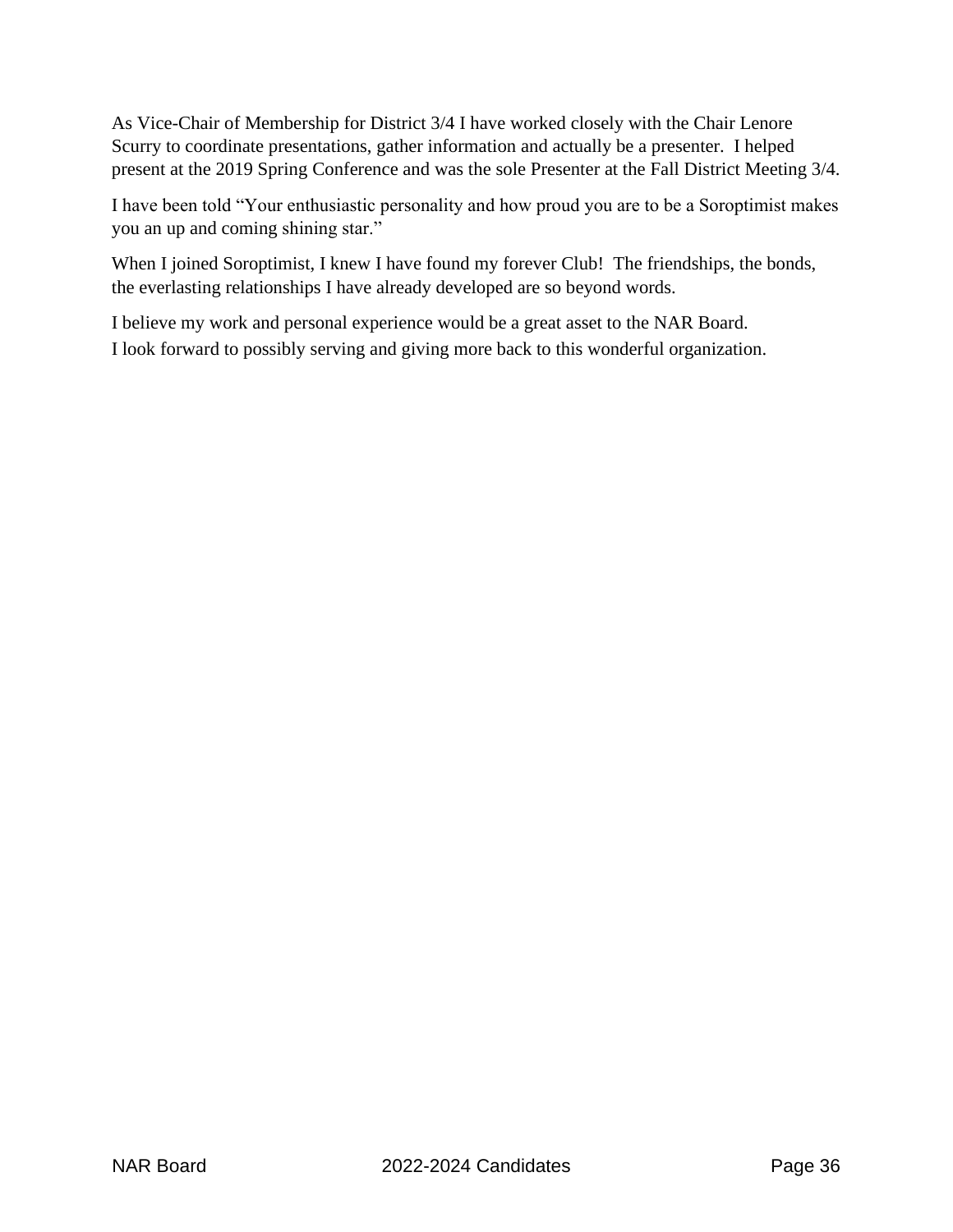#### **FOR District Five**:

### **SIA NORTH ATLANTIC REGION CANDIDATE 2018-2020**

| For Office of:                              | District 5 Director                 | <b>North Atlantic Region</b> |
|---------------------------------------------|-------------------------------------|------------------------------|
| <b>Member Name:</b>                         | Heidi K McNamar                     |                              |
| <b>Soroptimist Club</b><br>Name:            | <b>Greater Hartford</b>             |                              |
| <b>Business Name/</b><br><b>Profession:</b> | <b>Retired Small Business Owner</b> |                              |
| <b>Job Title:</b>                           |                                     |                              |

### **Soroptimist Experience**

| <b>Federation:</b> | Attended Conventions: San Diego, Calgary, Philadelphia, Vancouver,<br>Yokohama                                                                                                        |
|--------------------|---------------------------------------------------------------------------------------------------------------------------------------------------------------------------------------|
| <b>Region:</b>     | Northeastern Conferences, Eastern Canada 2007, South Atlantic Conference<br>2007, Camino Reale - 2008, Midwestern - 2008, North Atlantic Conferences:<br>Saratoga, Albany and Mars PA |
| District:          | Leadership Workshops for Northeastern Region, and 2020 Zoom Leadership<br>Meetings, and 2021 District 1,2<br>&5                                                                       |
| Local:             | President - Greater Hartford Club<br><b>Treasurer</b><br><b>Corresponding Secretary</b><br><b>Board Member</b>                                                                        |

**List Current Community And Other Activities:**

*Past community activities:*

*Honors/Recognitions: Recognized by the Salvation Army for providing 700 Turkey Dinners for the Thanksgiving program. My company did this event for over 25 years*

**The above information will be published in the Call to Spring Conference. Please provide the following information for the North Atlantic Region's records.** 

**Home Address: Business Name & Address:**

**32 Jakobs Landing, Westbrook, CT 06498** 

**Home Telephone: 860-794-6436**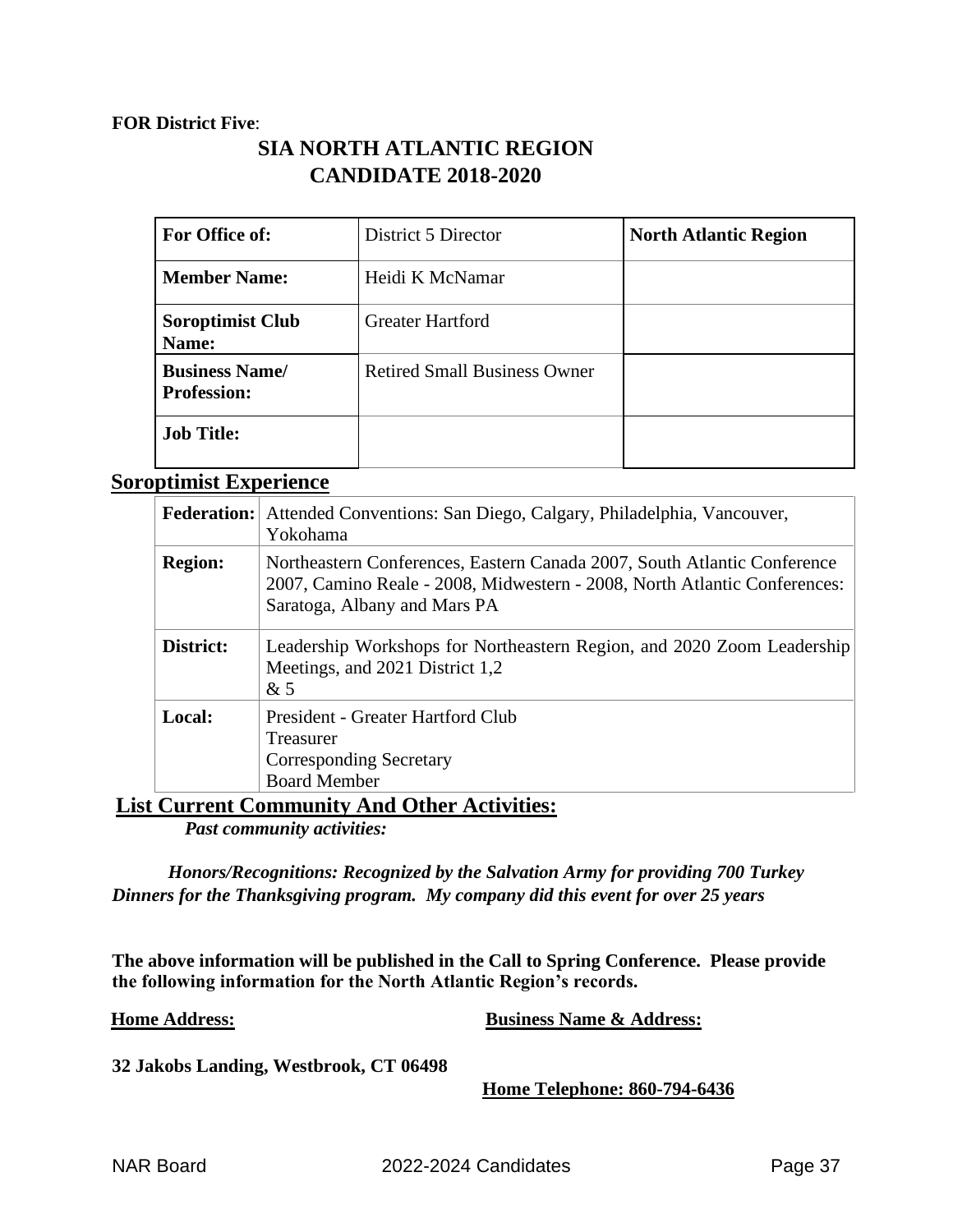### **Business Telephone and Email: Heidi@kruasecaterers.com**



Paragraph explaining: Why Position Being Sought I am seeking this office to help with the successful integration of the Northeastern and North Atlantic Region. This is an opportunity for the new combined region to empower more women and girls with our Dream Programs. Education of women and girls will provide them with greater opportunities. I look forward to working with the other members of the board to make this happen.

# **SIA NORTH ATLANTIC REGION CANDIDATE 2022-2024**

| For Office of:                             | D5 Secretary                                                                 | <b>North Atlantic Region</b> |
|--------------------------------------------|------------------------------------------------------------------------------|------------------------------|
| <b>Member Name:</b>                        | <b>Tracy Scala</b>                                                           |                              |
| <b>Soroptimist Club Name:</b>              | SI of Farmington Valley, CT                                                  |                              |
| <b>Business</b><br><b>Name/Profession:</b> | 1) St. Vincent DePaul Mission Bristol,<br>Inc.<br>2) Scala & Associates, LLC |                              |
| <b>Job Title:</b>                          | Administrative Assistant (Part-time)<br>1)<br><b>Staff Consultant</b>        |                              |

### **Soroptimist Experience**

| <b>Federation:</b> | <b>Attended Conventions: 2020</b> (virtual), 2018, 2016, 2014, 2012      |
|--------------------|--------------------------------------------------------------------------|
|                    | SIA Donor Relations Task Force Member - Sept. 2019 - present             |
|                    | SIA Fundraising Council Nominating Committee Chair – Oct. 2018-Jan. 2019 |
|                    | SIA Fundraising Council Nominating Committee Member – Oct. 2015-Feb.     |
|                    | 2016; Oct. 2017-Jan. 2018                                                |
|                    | SIA Fundraising Council Chair - Sept. 2016-Aug. 2018                     |
|                    | SIA Fundraising Council Member - Sept. 2015-Aug. 2019                    |
|                    | SIA Convention Presenter - Yokohama 2018                                 |
|                    | SIA Governor's Round Table Presenter – Toronto 2017                      |
|                    | SIA Governor's Round Table Co-presenter – Orlando 2016                   |
|                    | SIA Convention Workshop and Region Fundraising Chair Training Co-        |
|                    | presenter – Orlando 2016                                                 |
|                    | SIA Healthy Region Criteria Task Force Member – Summer 2013-Spring 2015  |
|                    | SIA Convention Attendee & Workshop Co-presenter – Vancouver 2014         |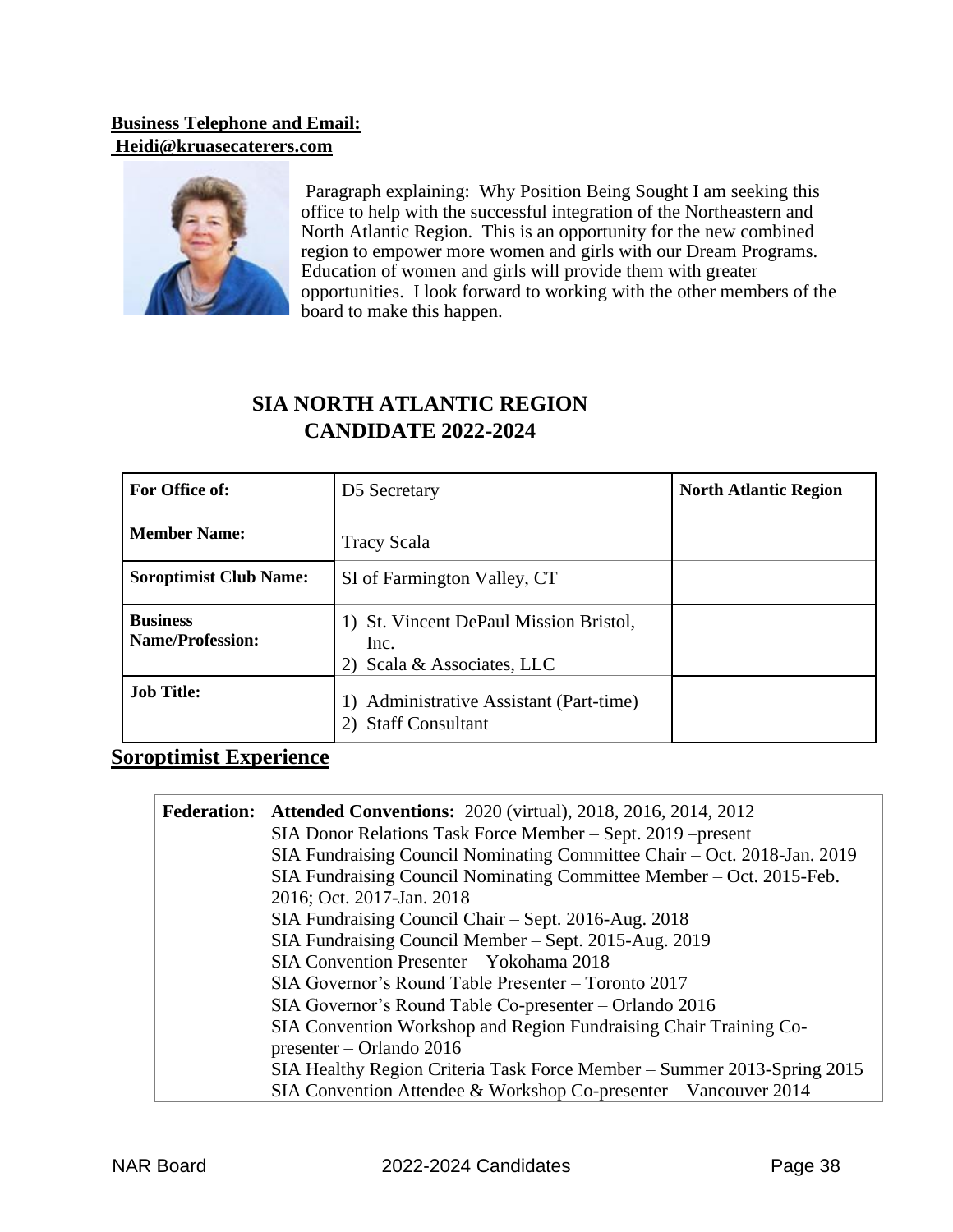|                | SIA Governor's Round Table - Philadelphia 2013<br>SIA Convention Delegate - Hawaii 2012<br>SIA Governor's Round Table - Hawaii 2012                                                                                                                                                                                                                                                                                                                                                                                            |
|----------------|--------------------------------------------------------------------------------------------------------------------------------------------------------------------------------------------------------------------------------------------------------------------------------------------------------------------------------------------------------------------------------------------------------------------------------------------------------------------------------------------------------------------------------|
| <b>Region:</b> | <b>Attended Region Conferences:</b> several for Northeastern Region 2005 - 2020;<br>2012 NAR in Albany NY; 2016 NAR in Saratoga Springs, NY; 2020 & 2021<br>for North Atlantic Region (both virtual)                                                                                                                                                                                                                                                                                                                           |
|                | Positions held for NAR (& NER):<br>NAR Co-Treasurer – July 2020-present<br>NER Fundraising Chair - July 2016-June 2020<br>NER Conference/Workshop Committee Co-chair - July 2014-2020<br>NER "A Toast to Women!" Event Committee Co-chair – Nov. 2015-Dec. 2016;<br>Feb. 2018-Dec. 2018<br>NER Interim Treasurer – Oct. 2014-Nov. 2014<br>NER Governor - July 2012-June 2014<br>NER Governor-elect – Dec. 2011-June 2012 (appointed – NER was Federation-<br>directed until December 2011)<br>NER Membership Chair - 2006-2008 |
|                | <b>Leadership Seminars:</b> Attended several NER Leadership workshops &<br>seminars                                                                                                                                                                                                                                                                                                                                                                                                                                            |
| District:      | <b>Attend all Fall District Meetings: Numerous NER Fall Workshops 2005-2020</b><br>(similar to NAR FDMs); NAR FDM 1-2 2015 (in NYC); NAR FDM 1-2-5<br>October 2021 and FDM 3-4 November 2021                                                                                                                                                                                                                                                                                                                                   |
| Local:         | <b>Leadership &amp; Committee Chair Positions:</b><br>Board Advisor - July 2021-present<br>Fundraising Committee Co-chair – May 2014-June 2015<br>President - July 2010-June 2012<br>Vice President - July 2008-June 2010<br>Membership Chair/Co-chair - July 2006-June 2009                                                                                                                                                                                                                                                   |

### **List Current Community And Other Activities:**

- St. Patrick's St. Mary's Haiti Ministry, Unionville CT
- Secretary, Dec. 2014-present St. Mary's, Unionville CT
- Eucharistic Minister, present (not sure when I started)

#### *Past community activities:*

- St. Patrick's, Collinsville CT Eucharistic Minister
- St. Patrick's, Collinsville CT Women's Guild Member
- Mothers of Preschoolers (MOPS), Avon CT Steering Committee/Hospitality Coordinator & Member

#### *Honors/Recognitions:*

• CT Coalition Against Domestic Violence "First 100 Plus" Award, October 2015